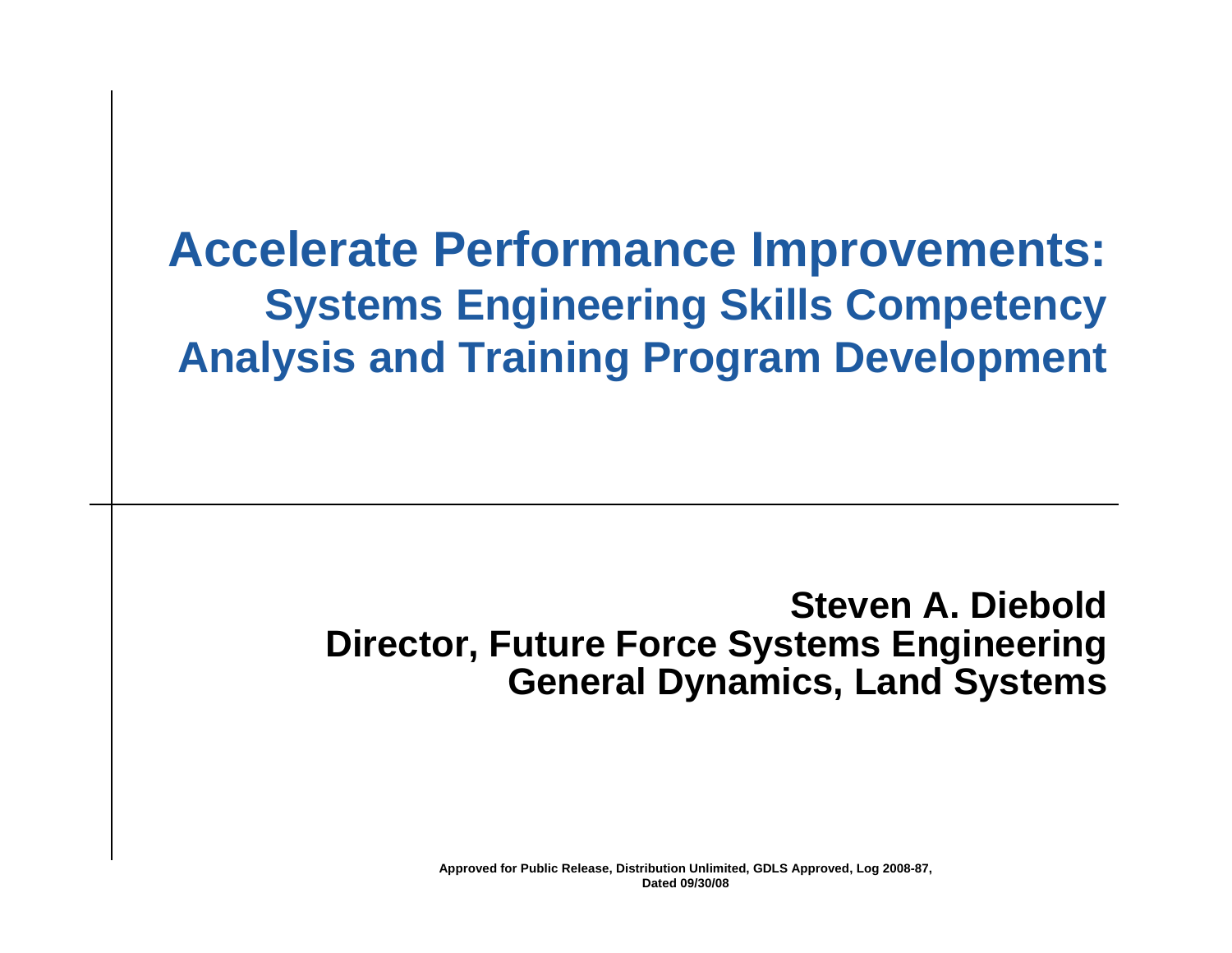# **Agenda**

- **GDLS Overview**
- SE Training & Education Program Overview
- $\bullet$ Competency Assessment
- $\bullet$ Gap Analysis
- **Curriculum Development**
- Results to Date
- **Future Activities**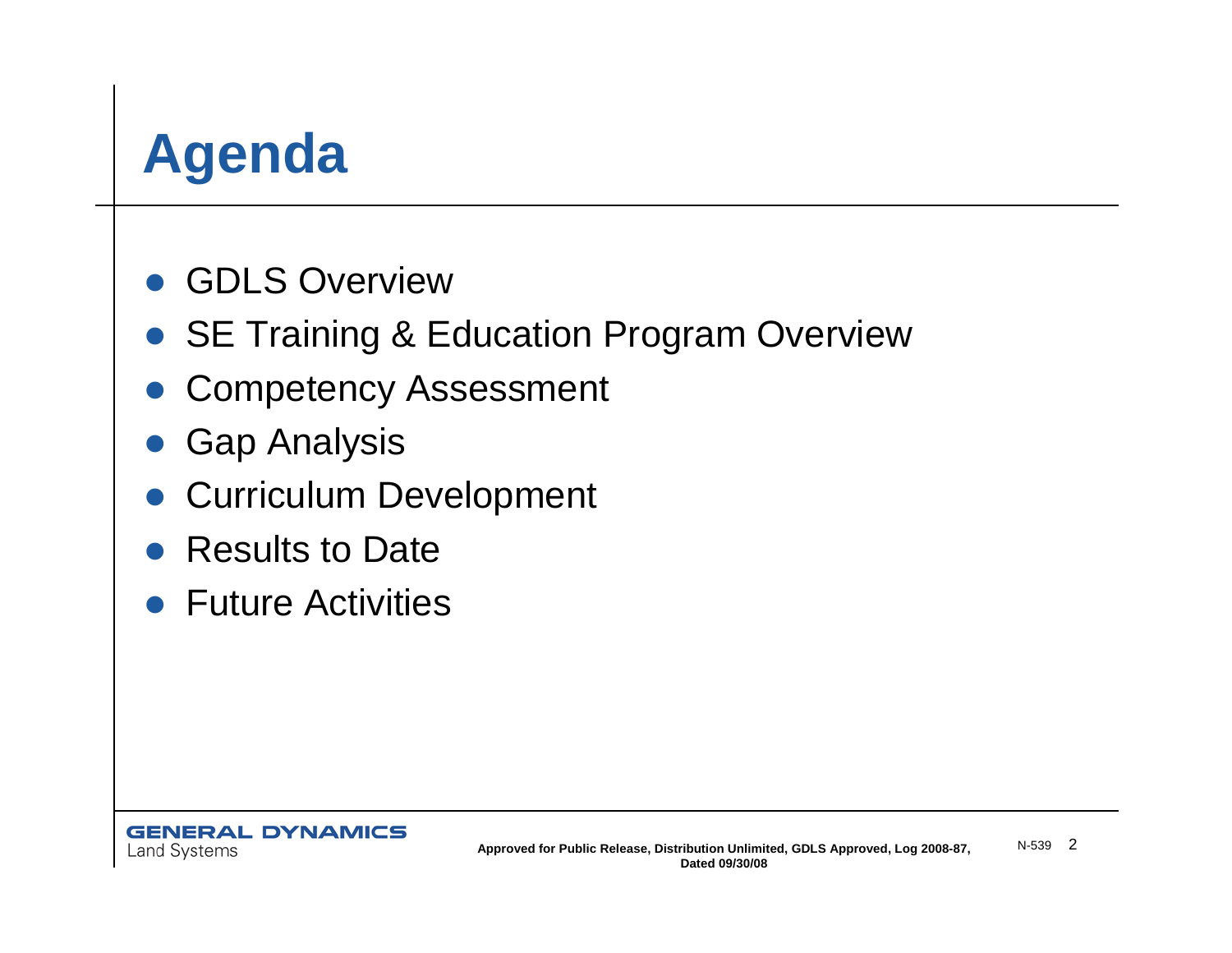# **GDLS Mission GDLS Mission**



General Dynamics Land Systems provides a full spectrum of land and amphibious combat systems, subsystems and components worldwide

Our strengths are world-class design and systems integration, superior production and innovative life cycle support

We will deploy these strengths to meet our customers' needs in a changing world

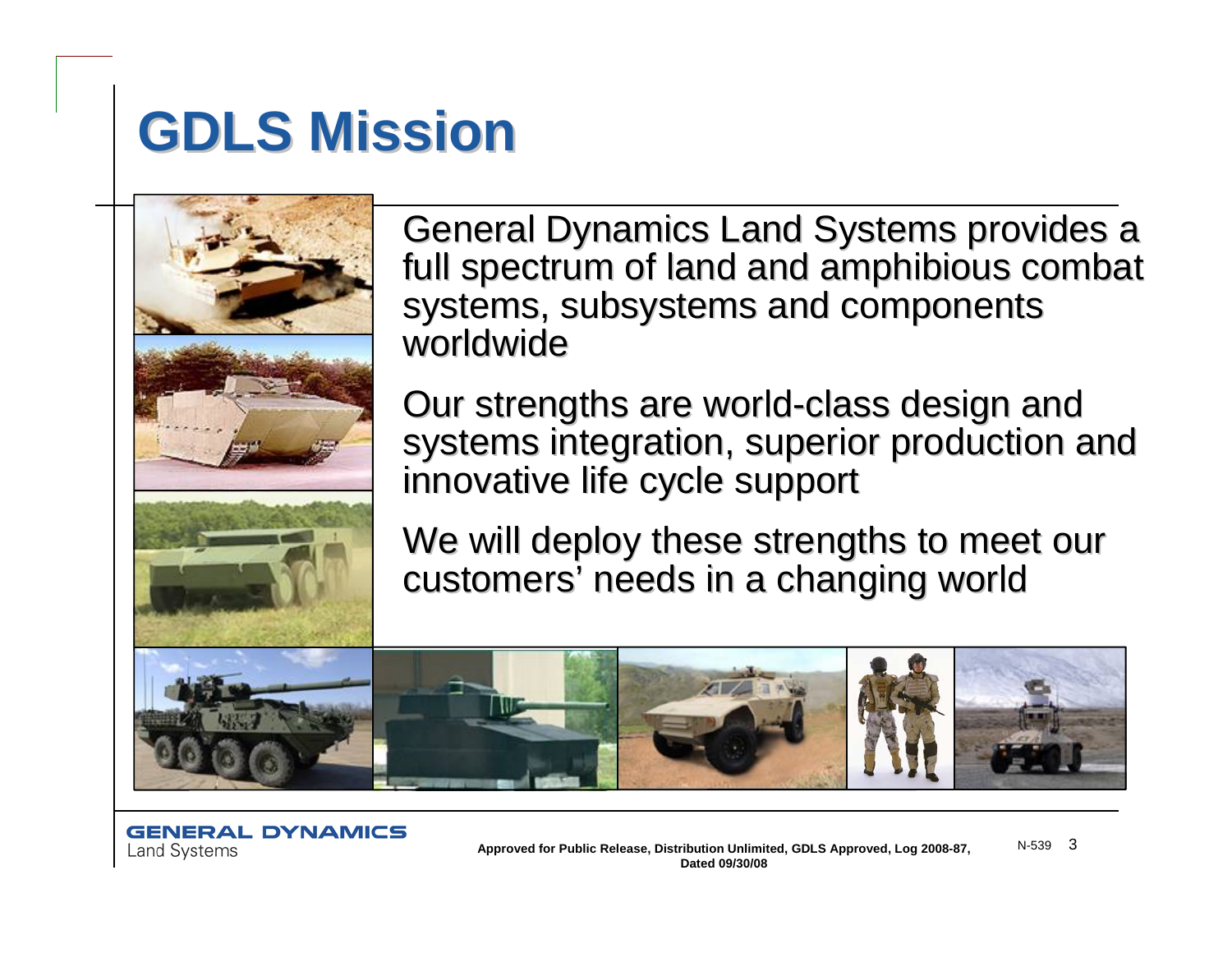# **U.S. Locations**



#### **GENERAL DYNAMICS Land Systems**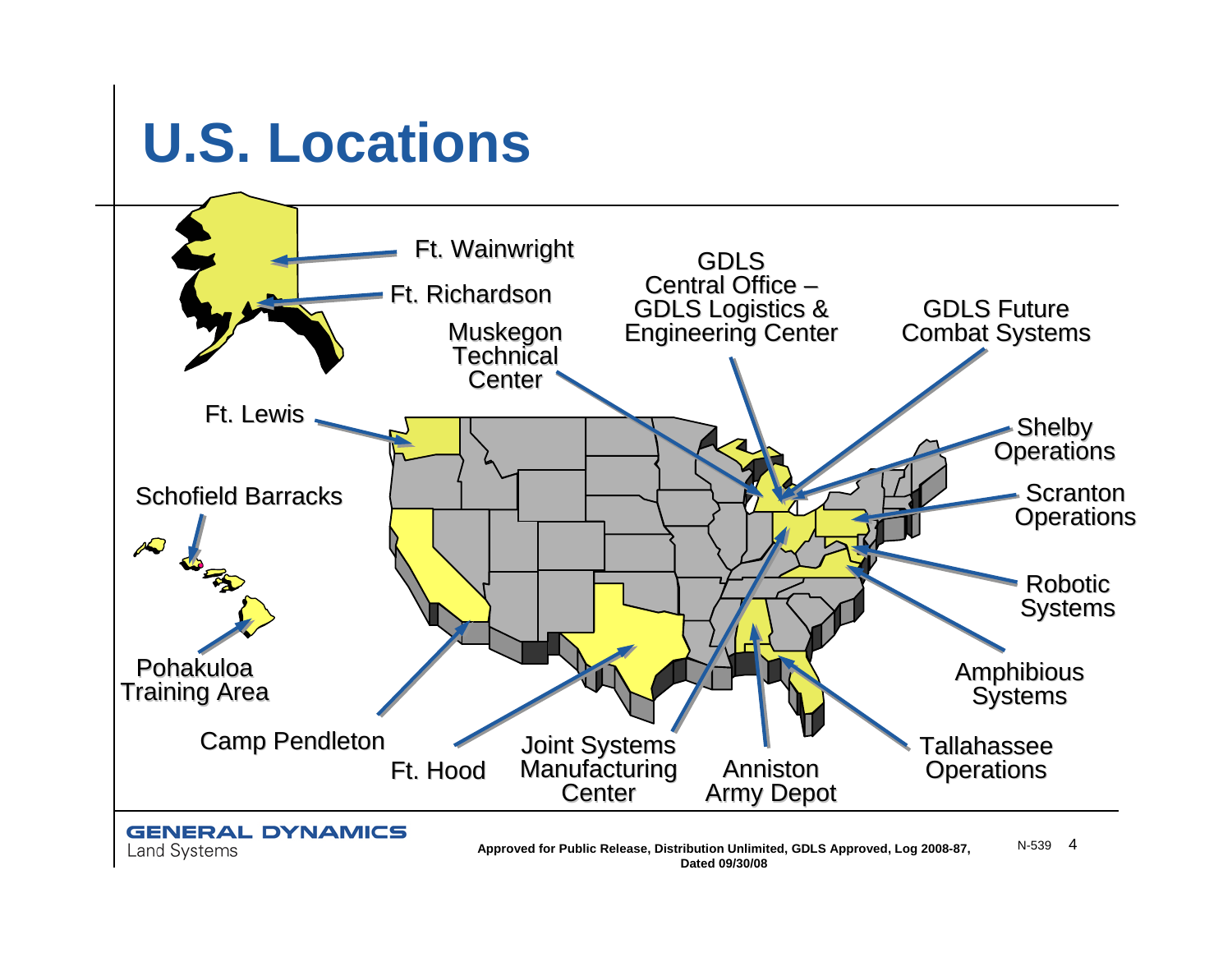# **Major Contributors to Poor Program Performance\***

- $\bullet$ Lack of technical planning and oversight
- $\bullet$ Inadequate understanding of requirements
- $\bullet$  Incomplete, obsolete, inflexible and Stovepipe Physical and Functional architectures
- $\bullet$ Stovepipe developments with late integration
- $\bullet$ Lack of subject matter expertise at the integration level
- $\bullet$ Low visibility of software risk

### Lack of systems engineering discipline, authority, and resources

#### **\* DoD-directed Studies/Reviews, 2005**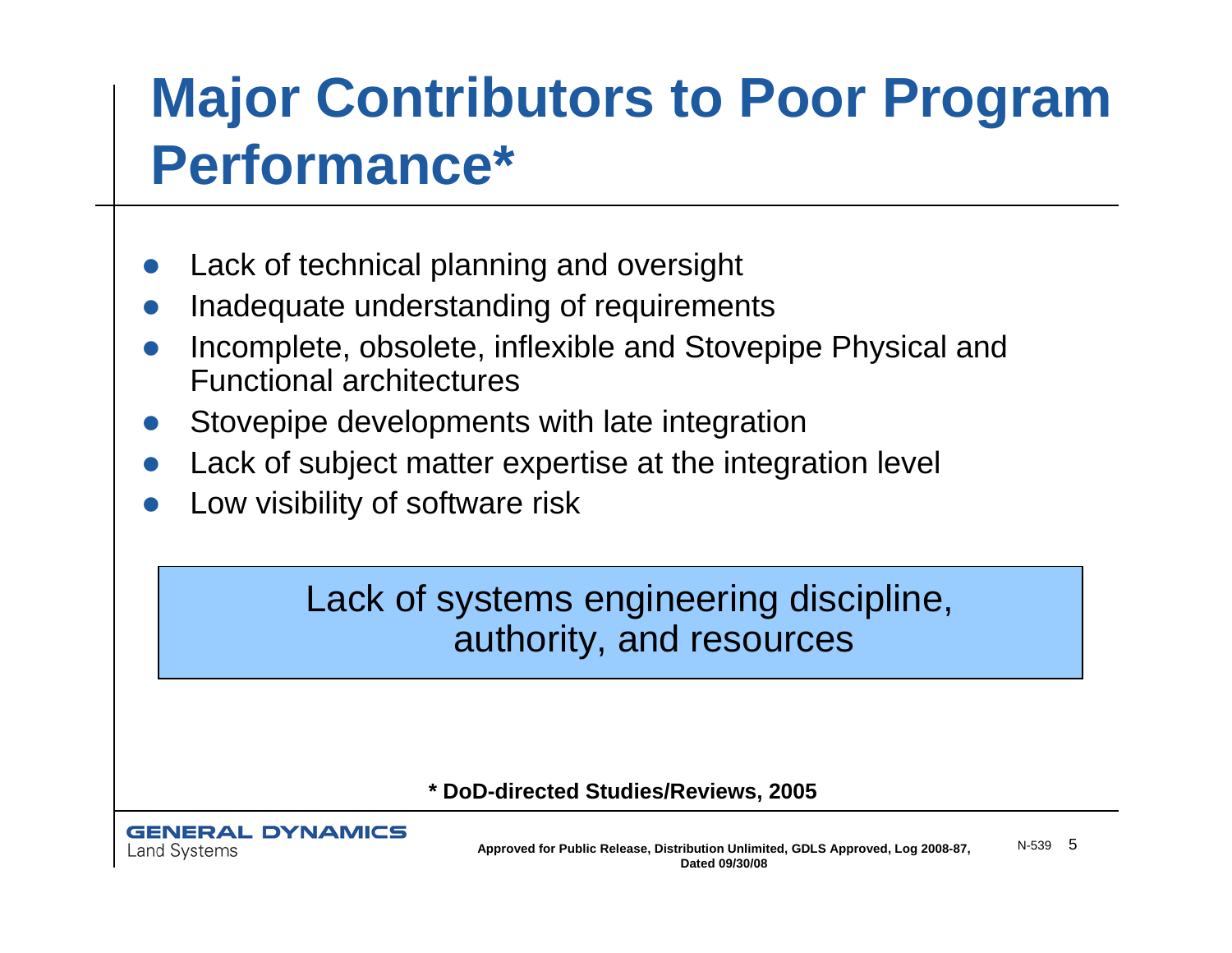# **GDLS's Response**

 $\bullet$ Organize along Product Centers

**Noice of customer** 

- $\bullet$  'One Engineering Design and Development Team' for GDLS
	- z Integrated Process System across all Locations
	- z CMMI Level 3/5
- $\bullet$  Revitalize Systems Engineering
	- *A* Process Improvements
		- Gate Reviews, Six Sigma, DFR
	- **EXALGE ANGLE SET AT A SET Training & Education Program**  $\leftarrow$  **Today's Topic**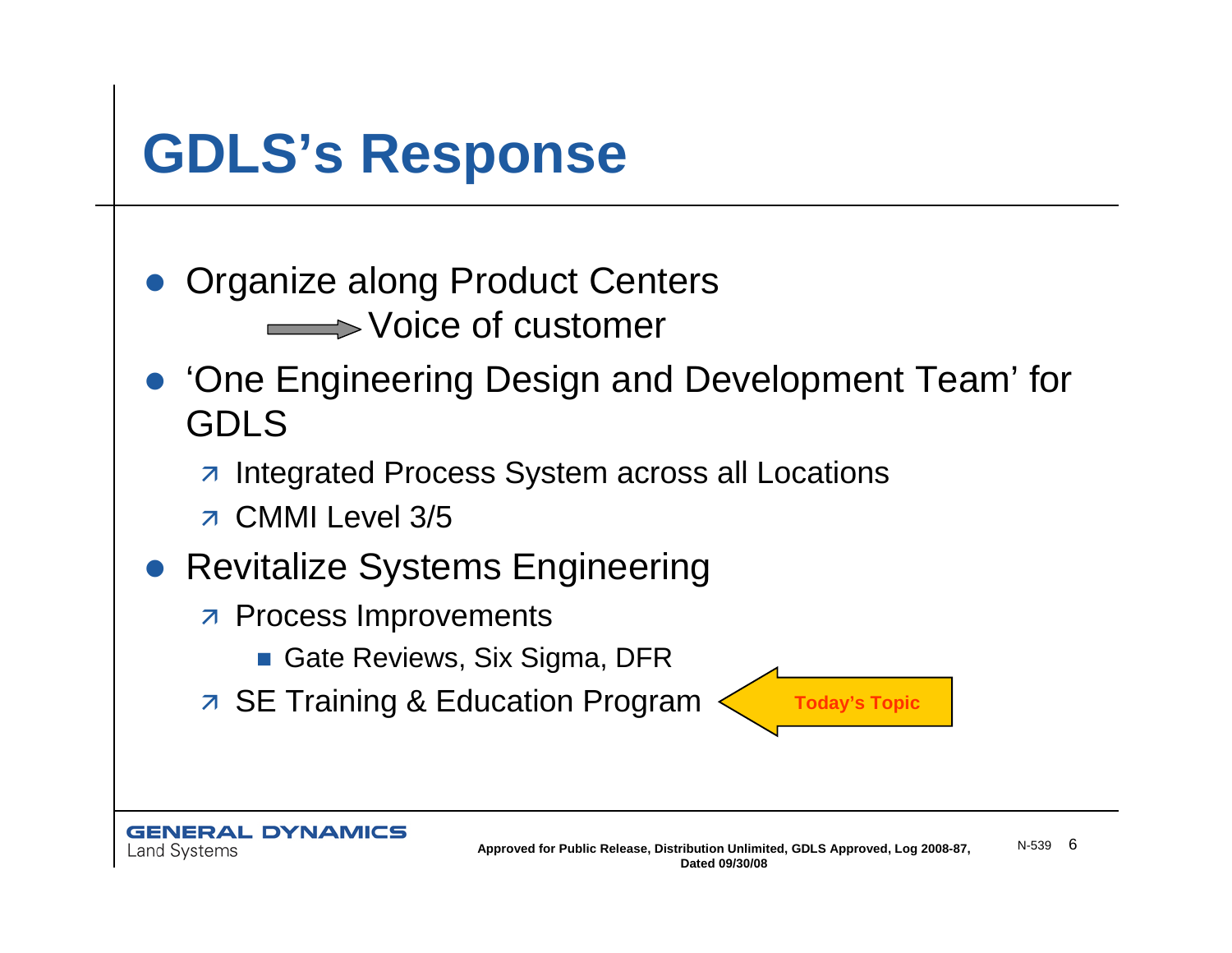## **SE Training & Education Program Development Overview**

- $\bullet$ Roles identified for Systems Engineering
- $\bullet$ For each role, required competencies established
- $\bullet$  Employees assessed against required competencies for their assigned roles
- $\bullet$  Results of competency assessments analyzed to identify gaps
- $\bullet$ SE Curriculum developed to address high and medium gaps and to further develop employees with low or no gaps
- $\bullet$  Training Plan developed to incorporate SE Curriculum, mandatory courses, and Seminars/Conferences
- $\bullet$  Progress to goals and training effectiveness measured by Level 1 evaluations

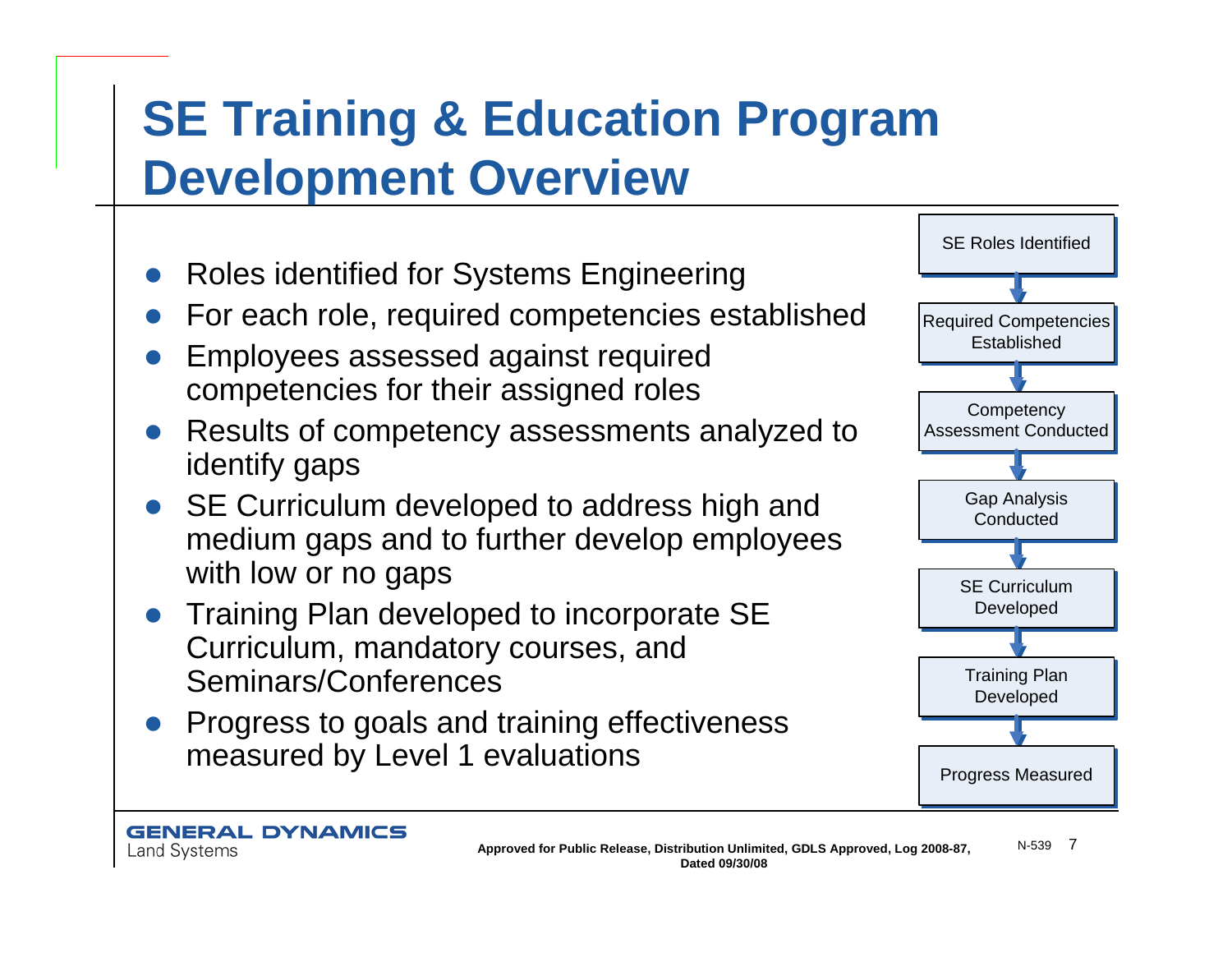# **Competency Assessment**

- $\bullet$ Supervisor verifies that correct roles are assigned to Employee
- $\bullet$  Employee conducts self-assessment of competency levels for each required competency

**Basic** - Trained or understands basic concepts of the competency, however still needs help in applying the competency

**Qualified** - Has a good command of the competency, no help needed in applying the competency

**Advanced** - Has advanced understanding of the competency, can lead and/or teach others in applying the competency

**None** – Does not meet basic competency level

- $\bullet$ Supervisor verifies assessment
- $\bullet$ Training Coordinator compiles all completed assessments
- $\bullet$  Training Coordinator evaluates roles to determine which roles represent 80% of the Systems Engineering population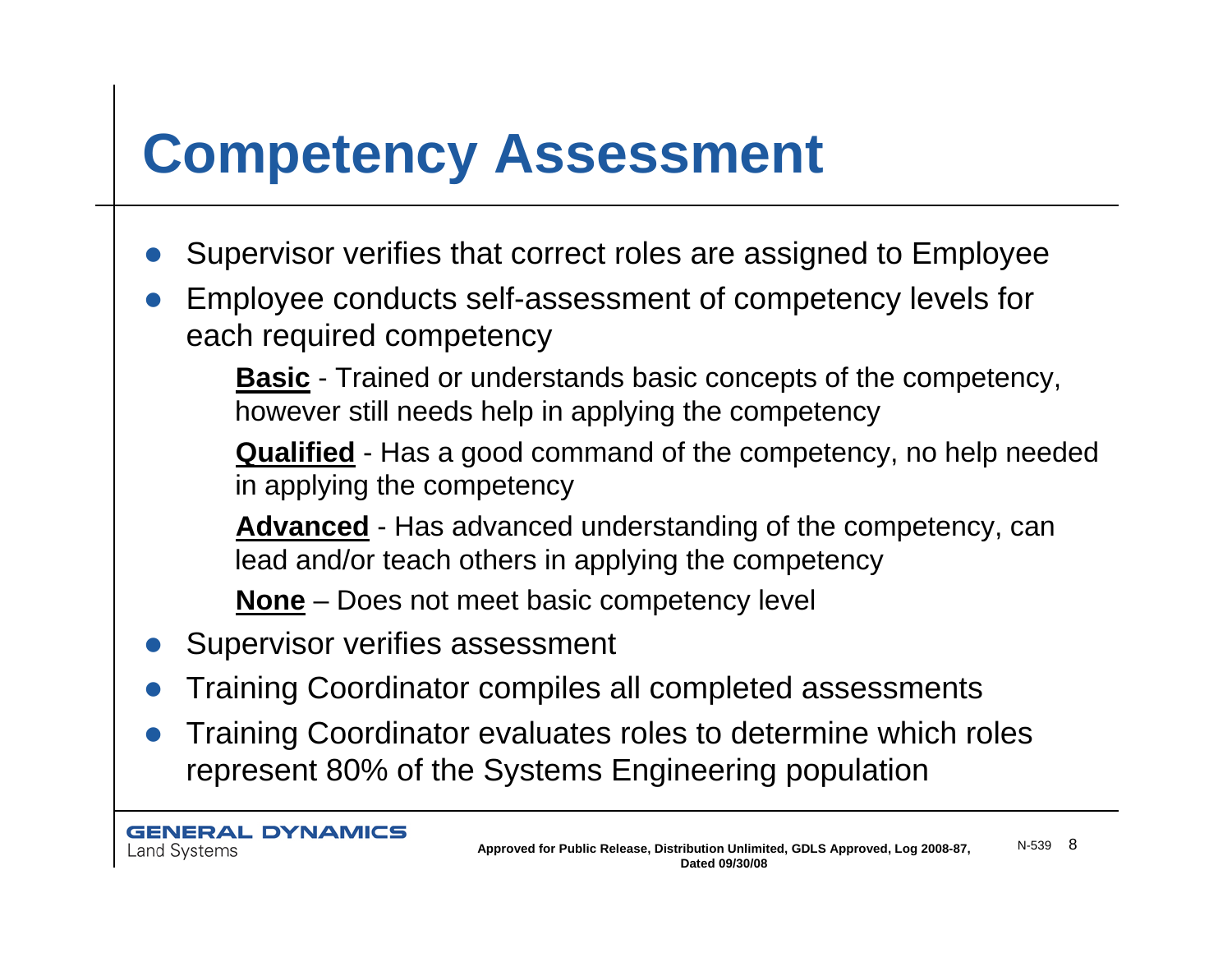# **Gap Analysis Methodology**



**GENERAL DYNAMICS** 

**Land Systems**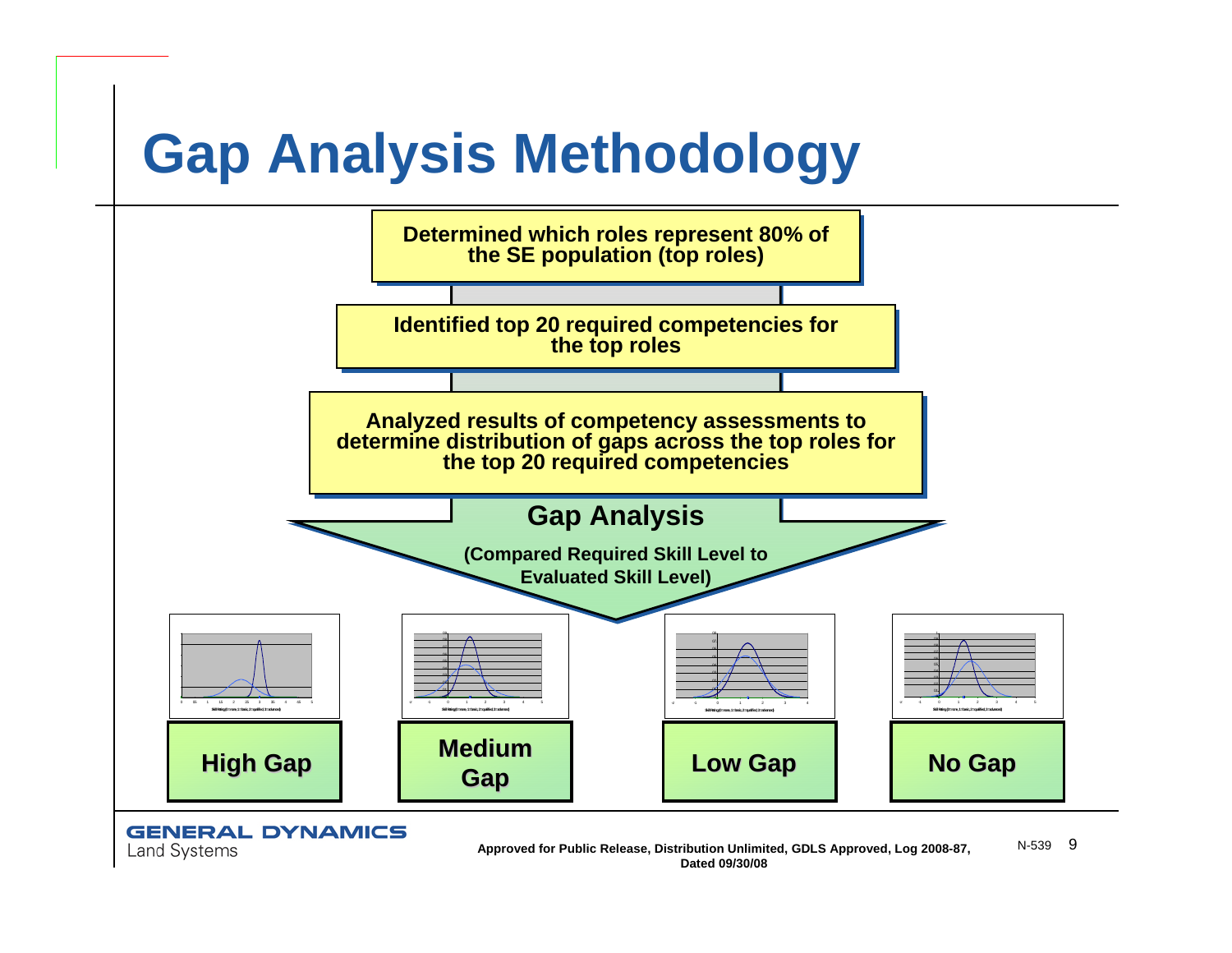# **Competency Assessment Results**

- $\bullet$  Highest Gap
	- **7 SE Principles**
	- **R** Project Management
	- **7 Domain Specific Skills**
- **Medium Gap** 
	- z Risk Analysis
	- **A** Test & Validation Planning
	- **A** Baseline Management (CM)
- **Lowest Gap** 
	- $\overline{z}$  Requirements Management
	- **7 Trade Studies**
	- z Reliability

**GENERAL DYNAMICS** 

**Land Systems** 

 $\overline{\mathbf{z}}$ Design Integration





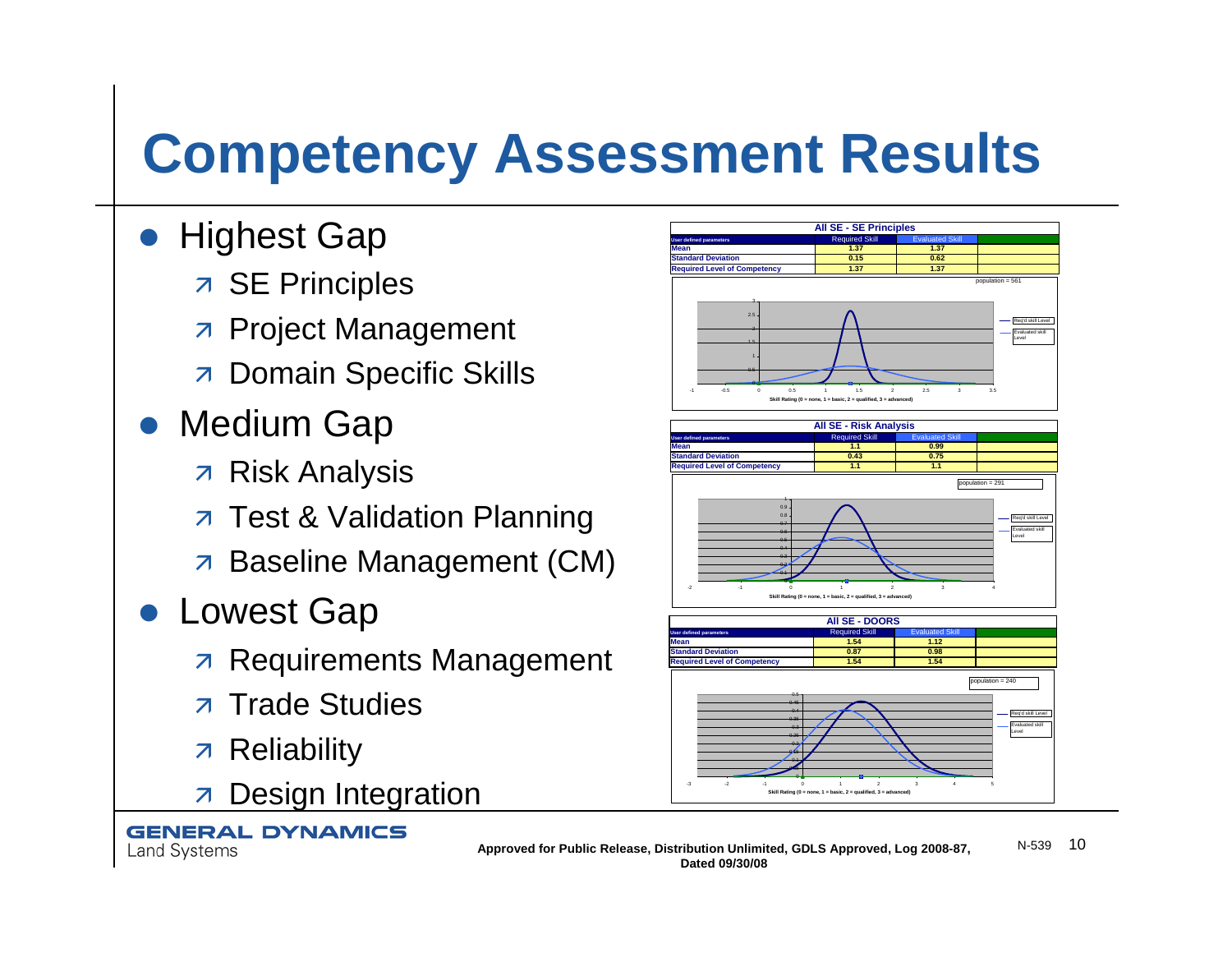# **SE Curriculum**

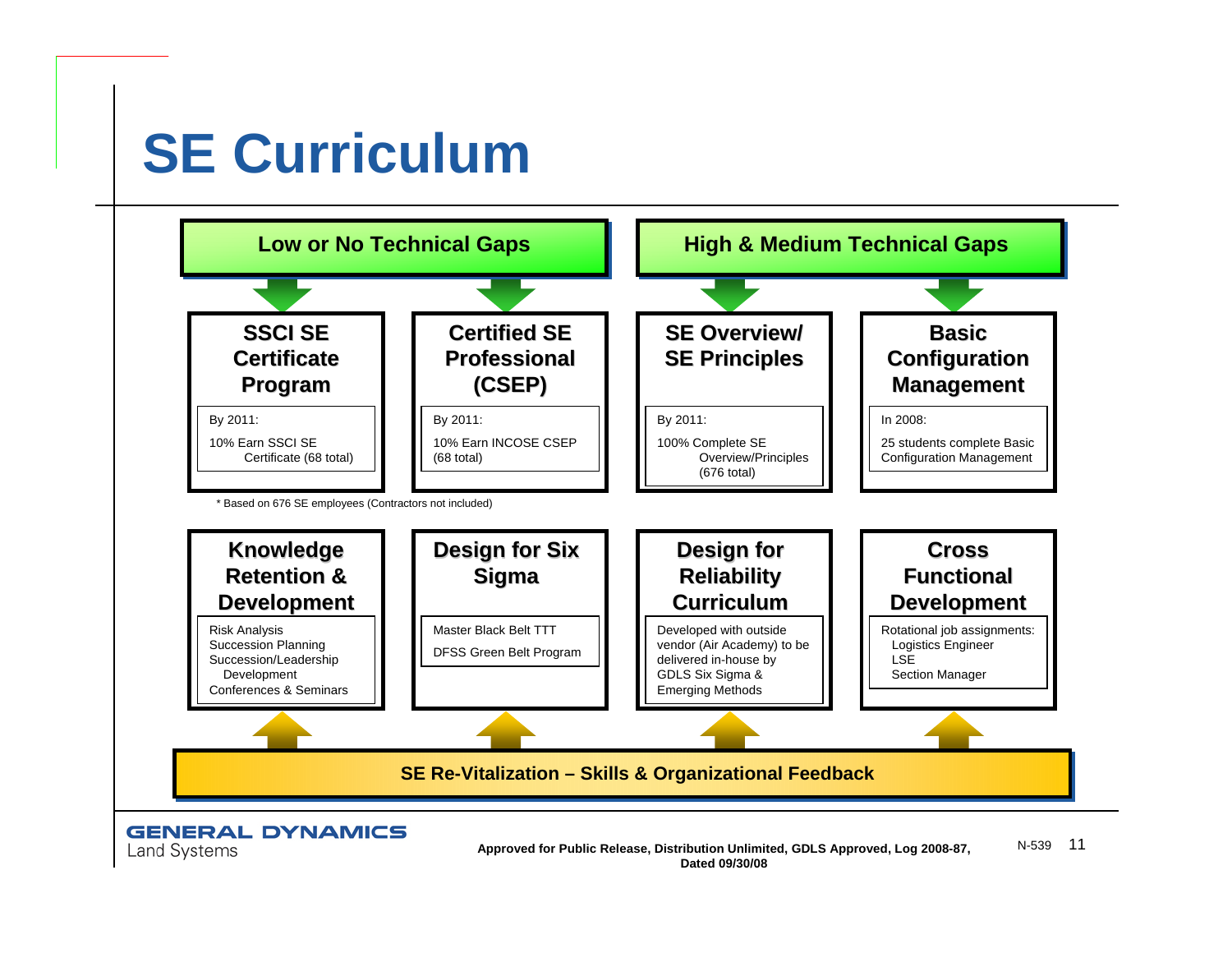# **Development of SE Training Plan**



**GENERAL DYNAMICS Land Systems**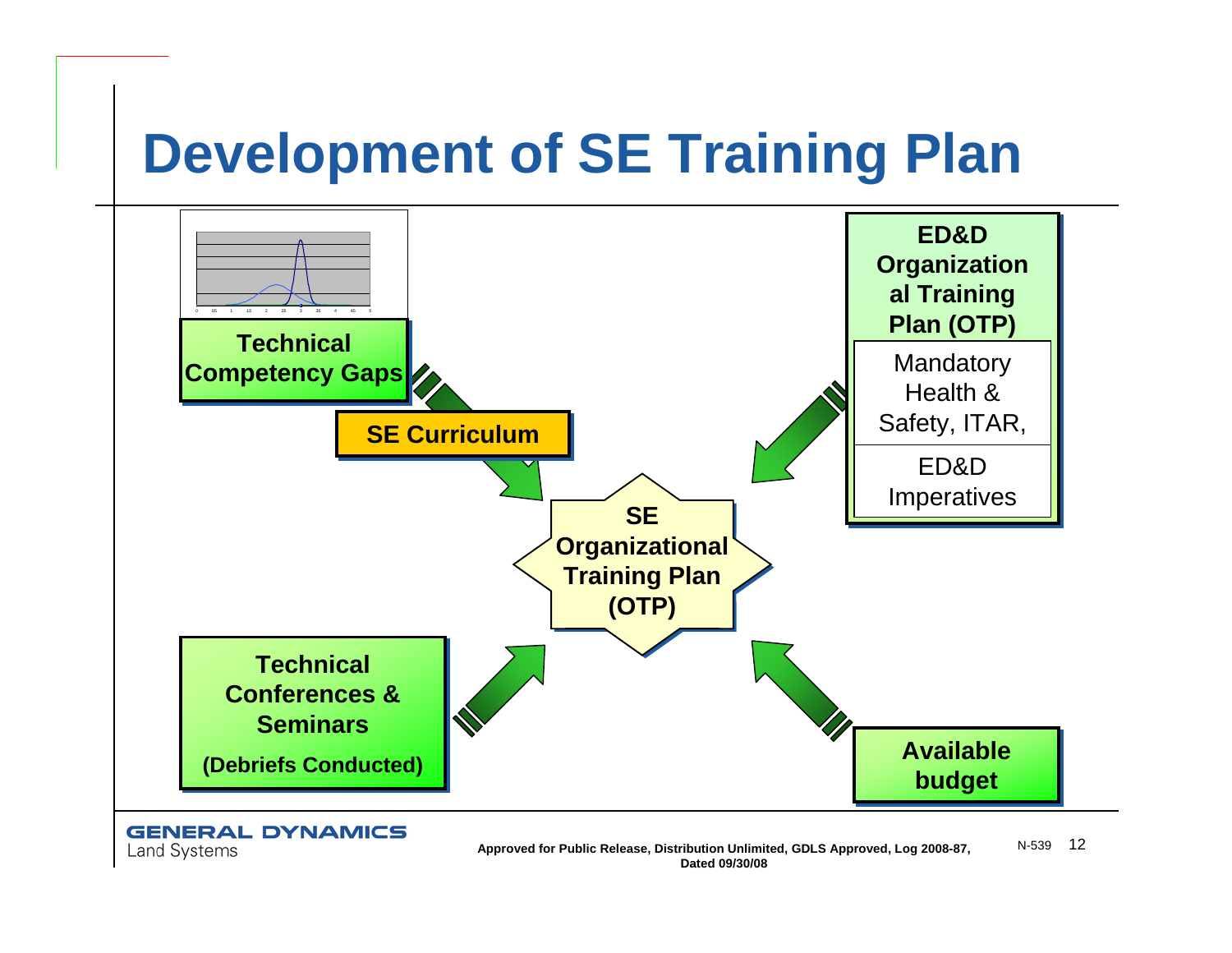# **Training Budget Distribution**

zTraining represents 6% of the Systems Engineering overhead budget.



- $\bullet$  **Mandatory Training** includes health, safety and security courses.
- $\bullet$  **Non Technical Training** includes courses such as leadership development, teaming, CMMI and ISO.
- **Technical Training** includes courses such as SE Certificate Program/Overviews, GD&T, Soldering and Welding.

 $\bullet$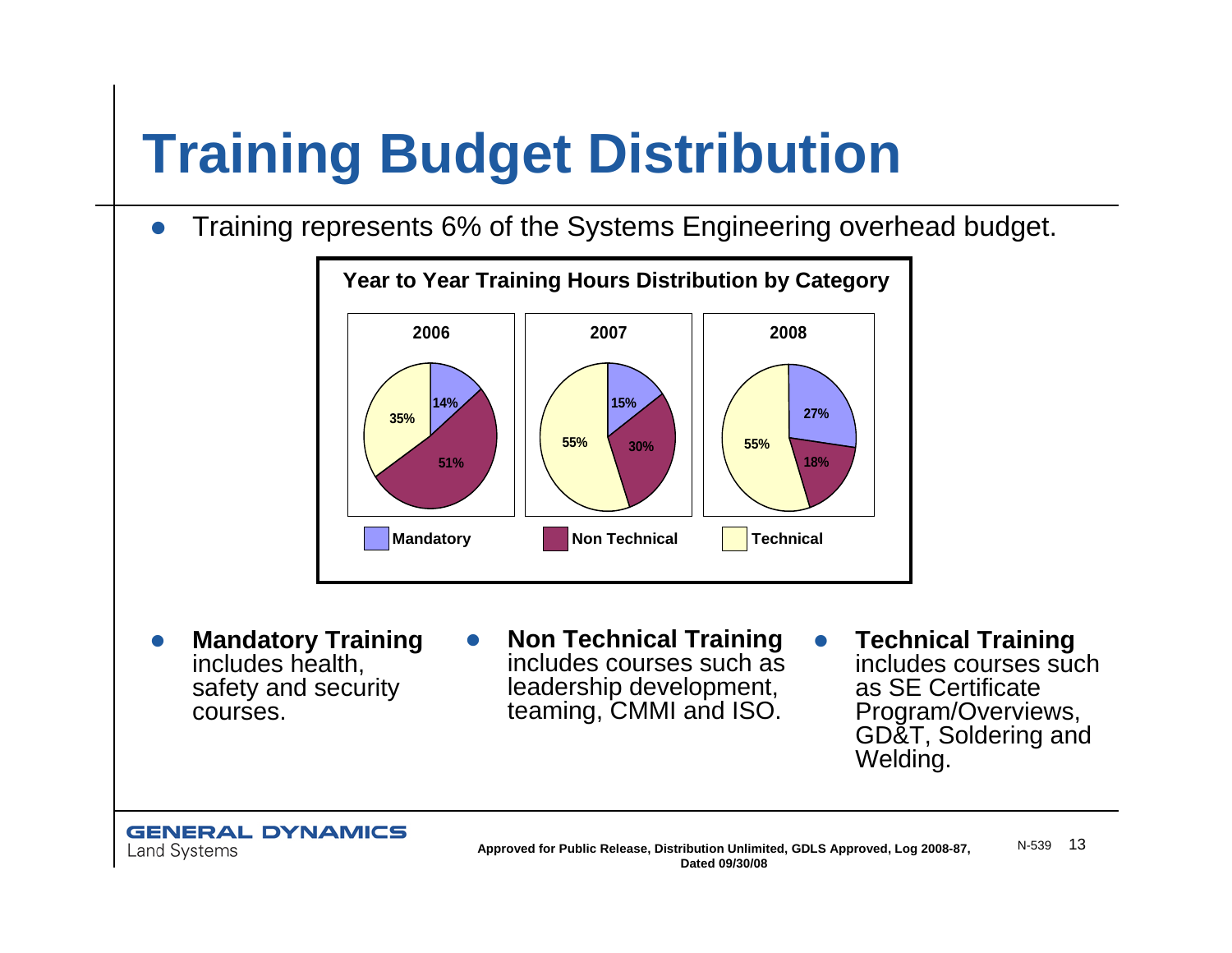# **Development of SE Courses**

#### 2006

- $\bullet$  Training Gap Analysis of Systems Engineering employees revealed need for Systems Engineering courses.
- $\bullet$  Completed trade study and selected Center for Systems Management (CSM) based largely on their affiliation with Stanford University.
- $\bullet$ Delivered first sessions of SE courses with CSM.

#### 2007

- $\bullet$ CSM/Stanford University no longer affiliated.
- $\bullet$  Second trade study conducted to determine if vendor change best option for future course delivery.
- $\bullet$  Systems and Software Consortium (SSCI) selected based on reputation and prior relationship.
- $\bullet$ Collaborated with SSCI to tailor standard course materials for GDLS.
- $\bullet$  Delivered first sessions of 12-day SE Certificate Program (SECP). 2008
- $\bullet$  Continued offerings of SECP and added 5-day and 2-day SE Overview course to training plan.
- $\bullet$ Utilized Michigan Economic Development Grant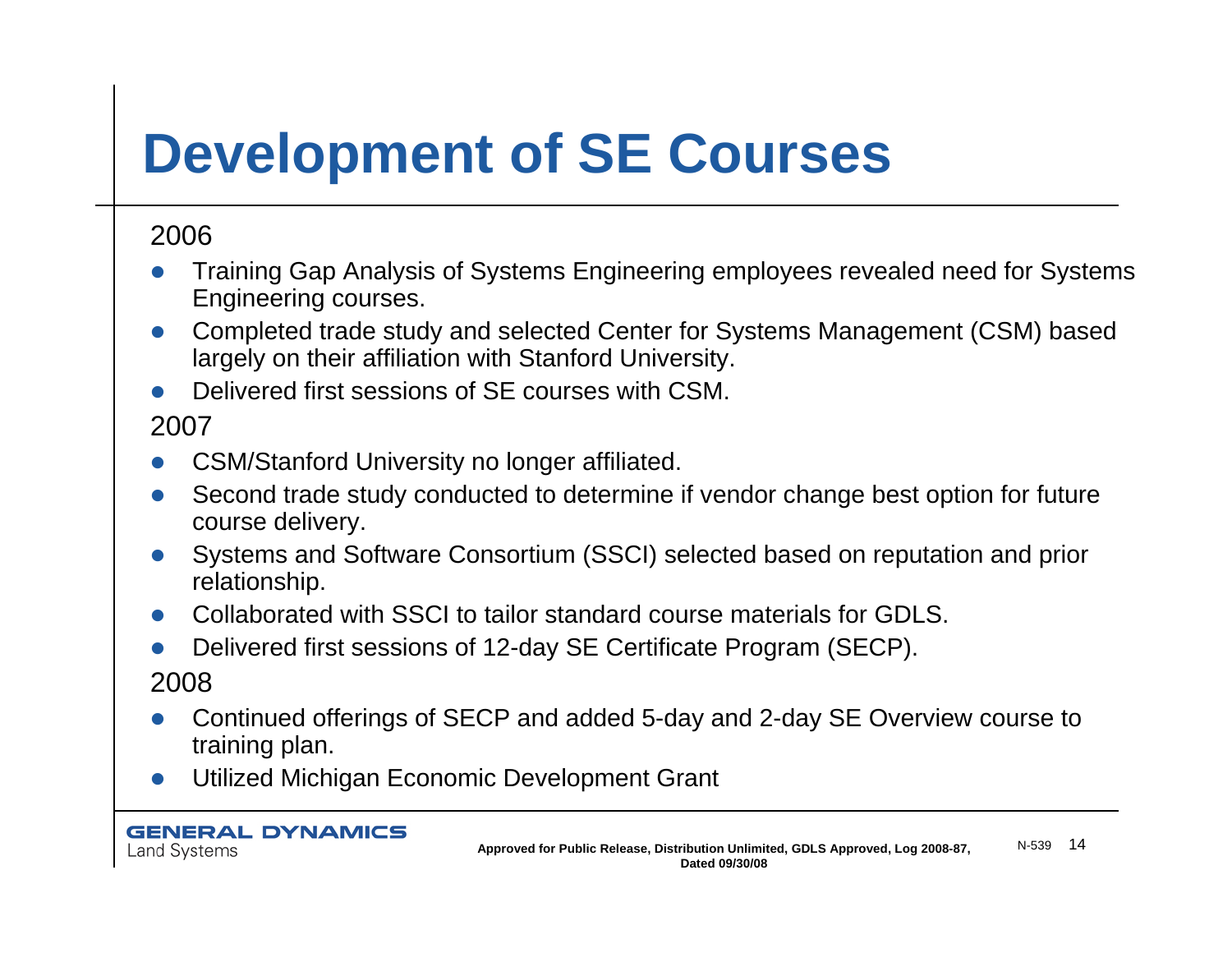# **Training Goals**



**GENERAL DYNAMICS Land Systems** 

**Approved for Public Release, Distribution Unlimited, GDLS Approved, Log 2008-87,** N-539 <sup>15</sup> **Dated 09/30/08**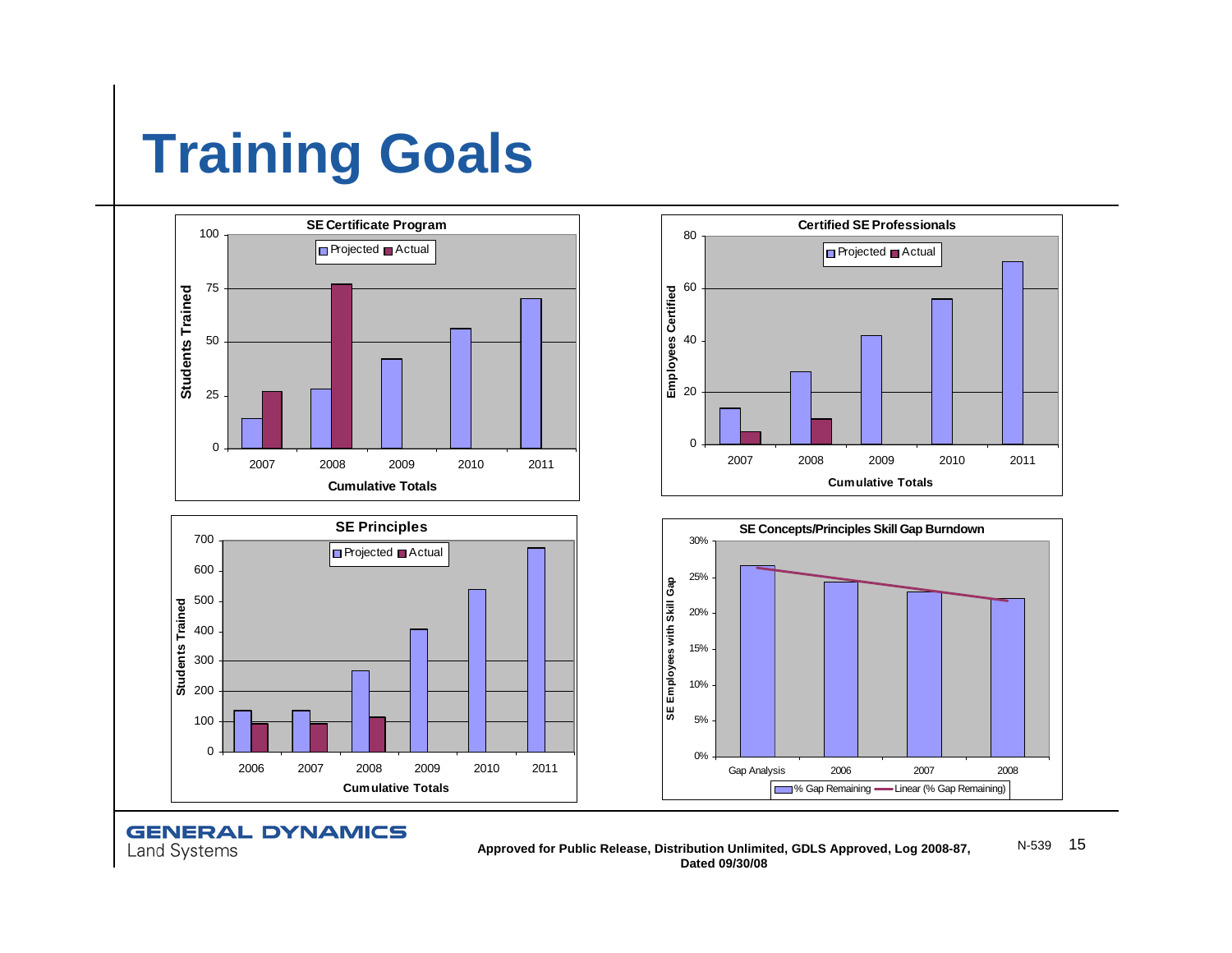# **Training Evaluation**

### **Levels of Evaluation**



#### **GENERAL DYNAMICS**

**Land Systems**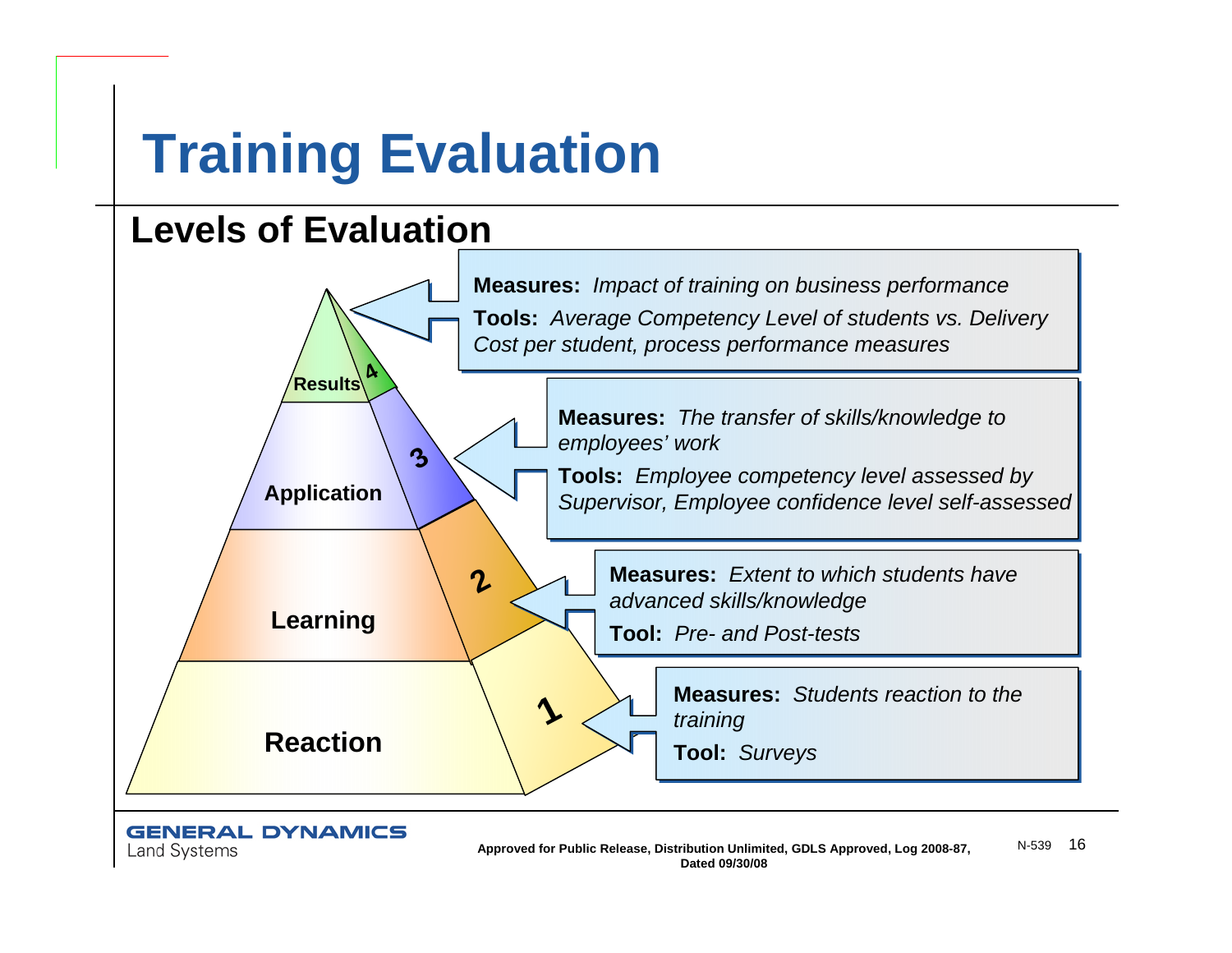## **Results to Date**

- Development of evaluation methods: surveys, pre/post testing, 90-day evaluations
- Evaluations reveal effectiveness of courses
- Student comments used to improve future course delivery
- Modest changes to 2006 SE Training Gap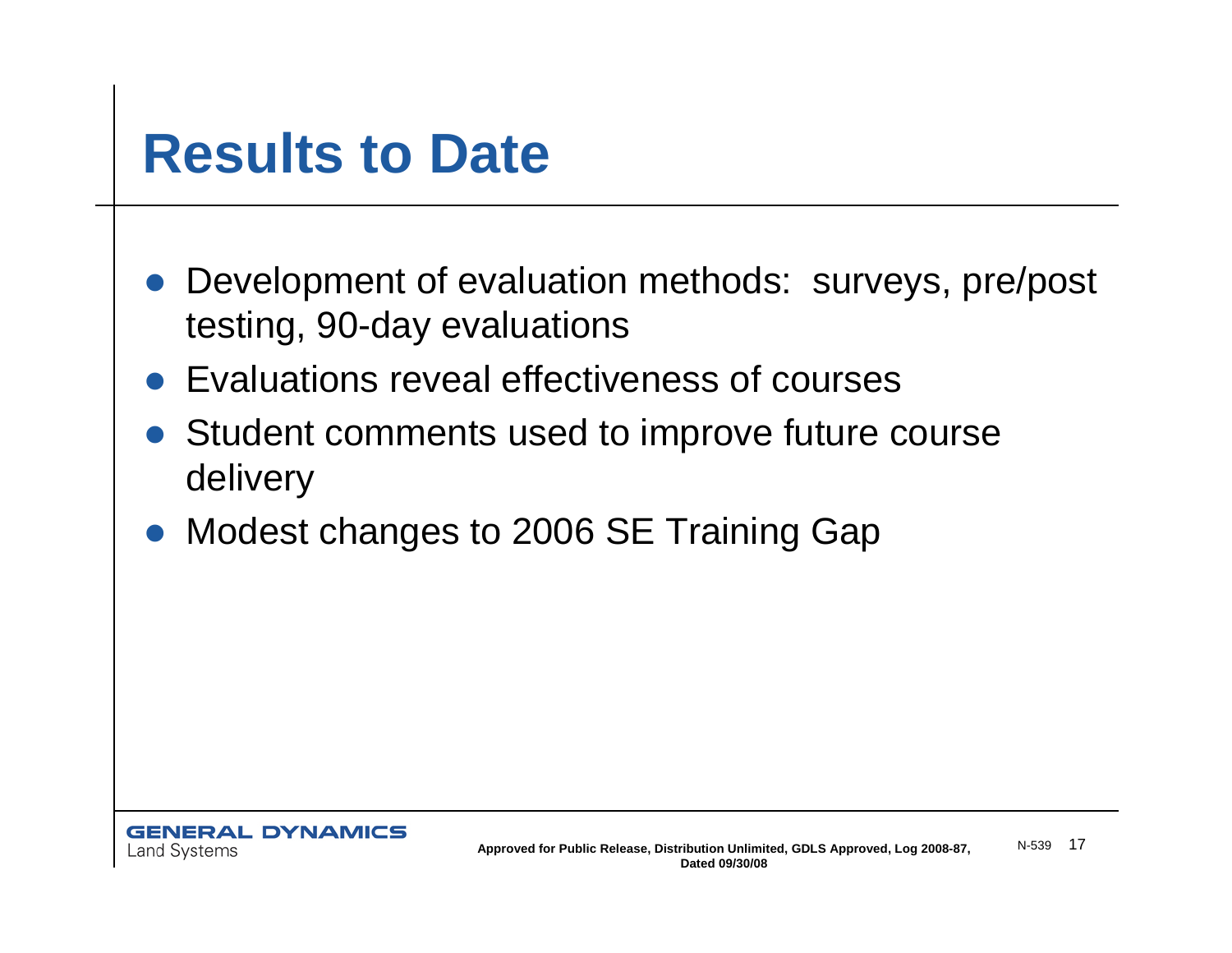# **SE Training Effectiveness**

Г **Level 1 Evaluation: Course Surveys administered at end of class 17 question survey used to evaluate students' satisfaction with the course** 





**Land Systems** 

#### **EXAMPLE COURSE 1: ANALYSIS**

- Some attendees were employees with many years of experience and felt that the course was not relevant to them.
- Course material needs to be made more relevant to SE. Too much focus on Software.

#### **CORRECTIVE ACTION**

• One time offering. No action to be taken at this time. If future offerings to be scheduled, consider tailoring course material to SE and use updated gap analysis data to identify attendees.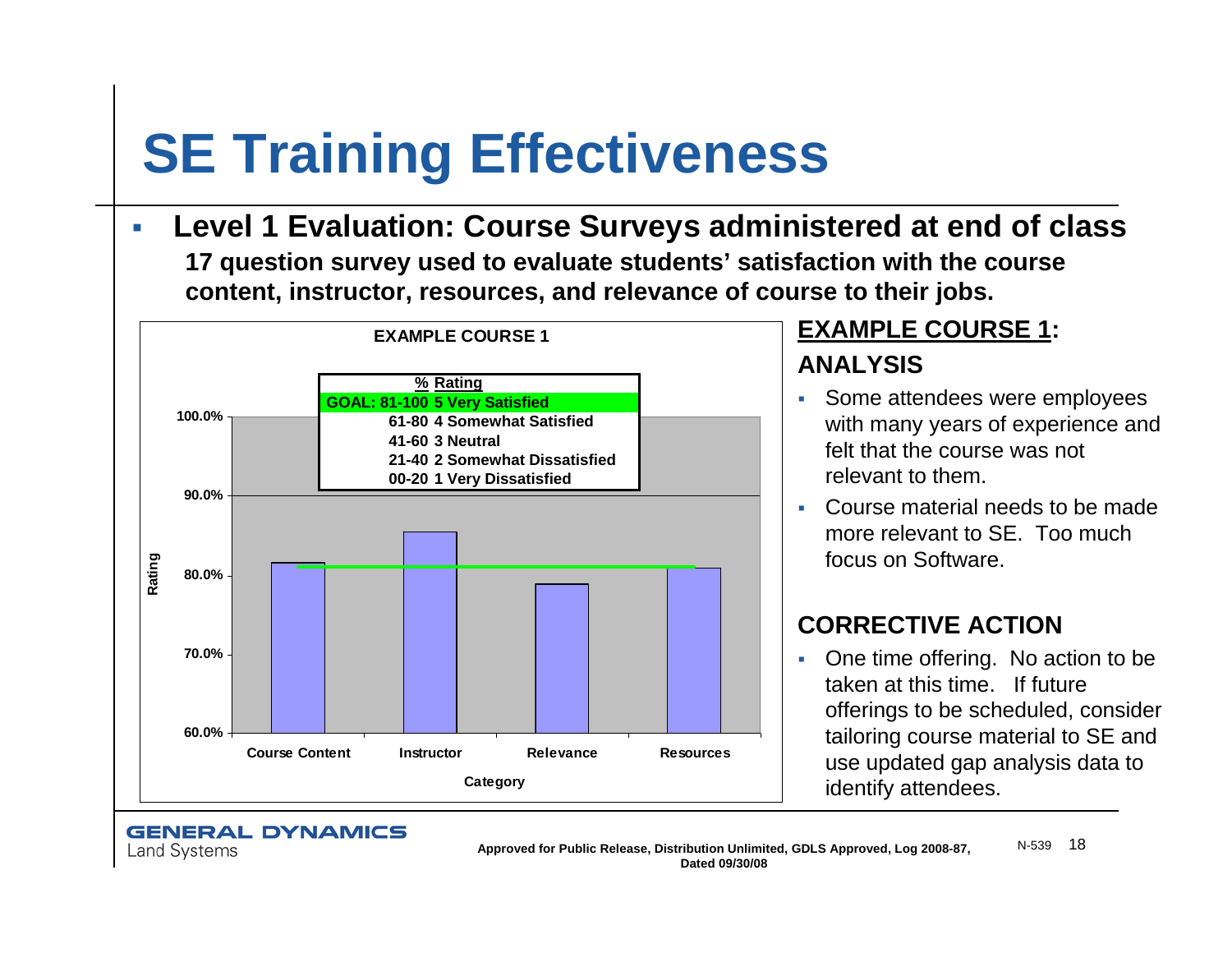# **SE Training Effectiveness**

|                                                                                                           |                                                                                                                                                                                                                                                                                                                           | SE Overview 5 Day Pre/Post-Test<br>Class Held: 8-18-22-08 - VIS Room |                                                                        |
|-----------------------------------------------------------------------------------------------------------|---------------------------------------------------------------------------------------------------------------------------------------------------------------------------------------------------------------------------------------------------------------------------------------------------------------------------|----------------------------------------------------------------------|------------------------------------------------------------------------|
| <b>Employee</b> #                                                                                         |                                                                                                                                                                                                                                                                                                                           | Pre-Test                                                             | Post-Test                                                              |
|                                                                                                           | Please take a few minutes to answer the questions below to the best of your ability. This is a two-part exercise with the<br>purpose of measuring the basic skills/knowledge gained through this course. You will be asked to complete this same test<br>at the end of the course. There is no penalty for wrong answers. |                                                                      |                                                                        |
| Possible Answers:                                                                                         | Maintenance<br>Measures of Effectiveness<br>Mode<br>Planning                                                                                                                                                                                                                                                              | Process Control<br>Quality<br>Reliability<br>SEMP                    | State<br><b>Systems Engineering</b><br>Validation<br>Verification      |
| Fill in the blanks using the choices above.<br>1.                                                         | is an interdisciplinary approach and means to enable the realization of successful                                                                                                                                                                                                                                        |                                                                      |                                                                        |
| systems.<br>2.                                                                                            | are used to quantify the performance of system products and processes.                                                                                                                                                                                                                                                    |                                                                      |                                                                        |
| 3.                                                                                                        | is the condition of the system.                                                                                                                                                                                                                                                                                           |                                                                      |                                                                        |
| 4.                                                                                                        | is the manner in which the system operates.                                                                                                                                                                                                                                                                               |                                                                      |                                                                        |
| 5.                                                                                                        | and are elements of Logistics Support.                                                                                                                                                                                                                                                                                    |                                                                      |                                                                        |
| 6.                                                                                                        | answers the question, "Did we build the right thing?"                                                                                                                                                                                                                                                                     |                                                                      |                                                                        |
| 7.<br>management of this work.                                                                            | describes engineering specialty integration, the SE work to be done, and the                                                                                                                                                                                                                                              |                                                                      |                                                                        |
| 8.                                                                                                        |                                                                                                                                                                                                                                                                                                                           |                                                                      |                                                                        |
|                                                                                                           | 9. How would you rate your current knowledge of Systems 10. What did you gain from this course? (Check<br>Engineering? (Check one.)                                                                                                                                                                                       |                                                                      |                                                                        |
| □ Advanced - Have an advanced understanding of the skill,<br>can lead and/or teach others in applying it. |                                                                                                                                                                                                                                                                                                                           | Engineering                                                          | $\Box$ New ideas related to Systems                                    |
| $\Box$ Qualified – Have a good command of the skill, no help<br>needed in applying it.                    |                                                                                                                                                                                                                                                                                                                           |                                                                      | $\Box$ Build on my existing knowledge of<br><b>Systems Engineering</b> |
| $\Box$ Basic – Understand basic concepts, but still need help<br>applying it.                             |                                                                                                                                                                                                                                                                                                                           | Engineering                                                          | $\Box$ Basic knowledge of Systems                                      |
|                                                                                                           | $\Box$ None – Have no knowledge of this skill/topic.                                                                                                                                                                                                                                                                      | $\Box$ Nothing                                                       |                                                                        |

**GENERAL DYNAMICS** 

**Land Systems** 

**Levaluary 2 Fost of 10 questions based on course content administered at start and end of courses to measure initial effectiveness of course delivery.**

#### **EXAMPLE COURSE 2: ANALYSIS**

- Few students scored higher on Post Test
- Focus of course did not match pre/post test questions well.

#### **CORRECTIVE ACTION**

 Prior to next course offering, work with course instructor to develop a Pre/Post test that is more relevant to the topics reviewed during the course.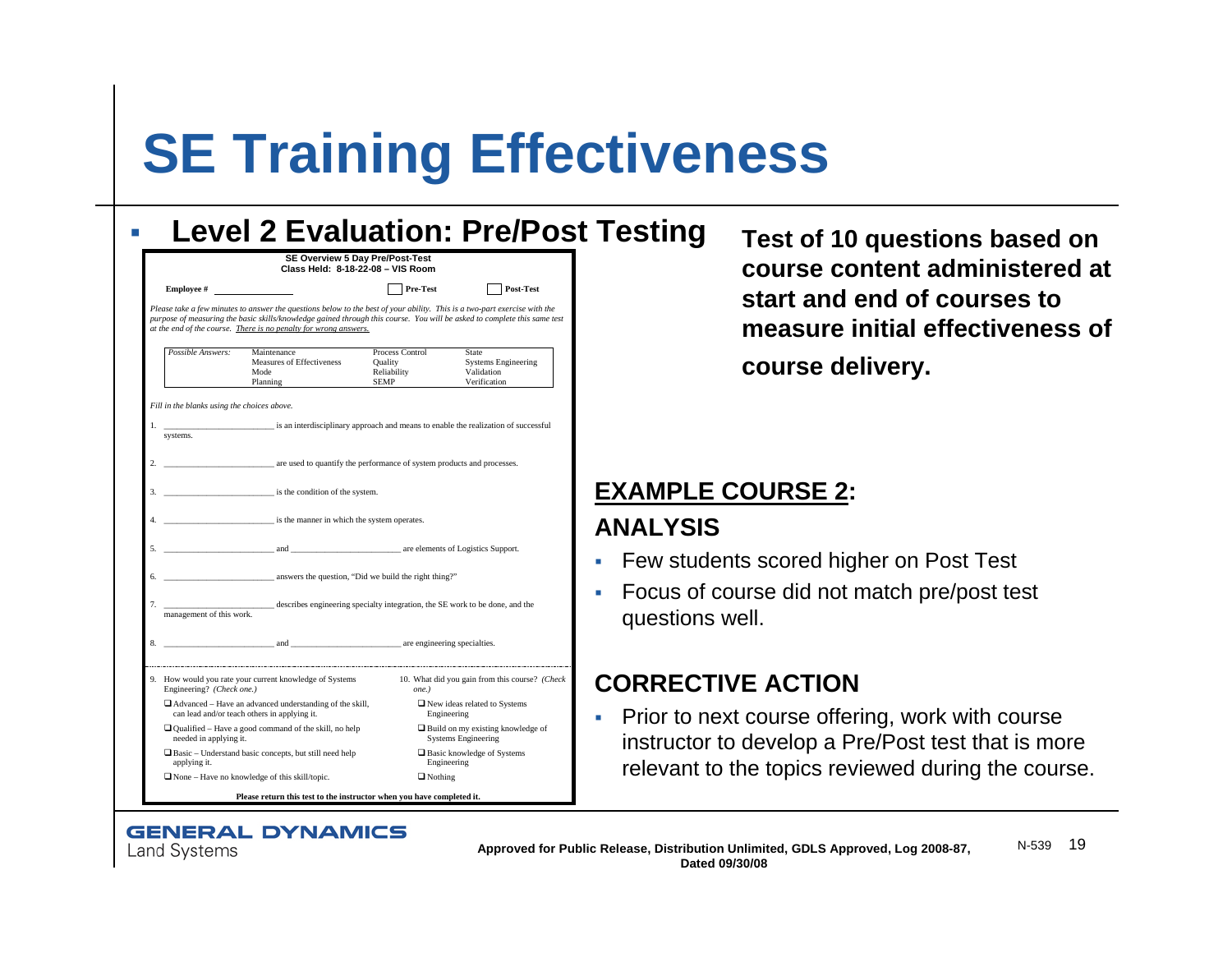# **SE Training Effectiveness**

#### **Level 3 Evaluation: Application – Post-Course Evaluation**

Use standardized evaluation **PETMP 2.2.6. Post Training Effectiveness** Survey template **form to collect data.**

**Send via email to students 60-90 days following course.**

**Measures frequency of skill use, value of skill on job, selfassessed proficiency rating, barriers to use on job.** 

## **EXAMPLE COURSE 3:**

#### **ANALYSIS**

г Analysis of preliminary data shows course is well received and is perceived by attendees to have value in their day to day activities. Most students would recommend this course to coworkers and managers.

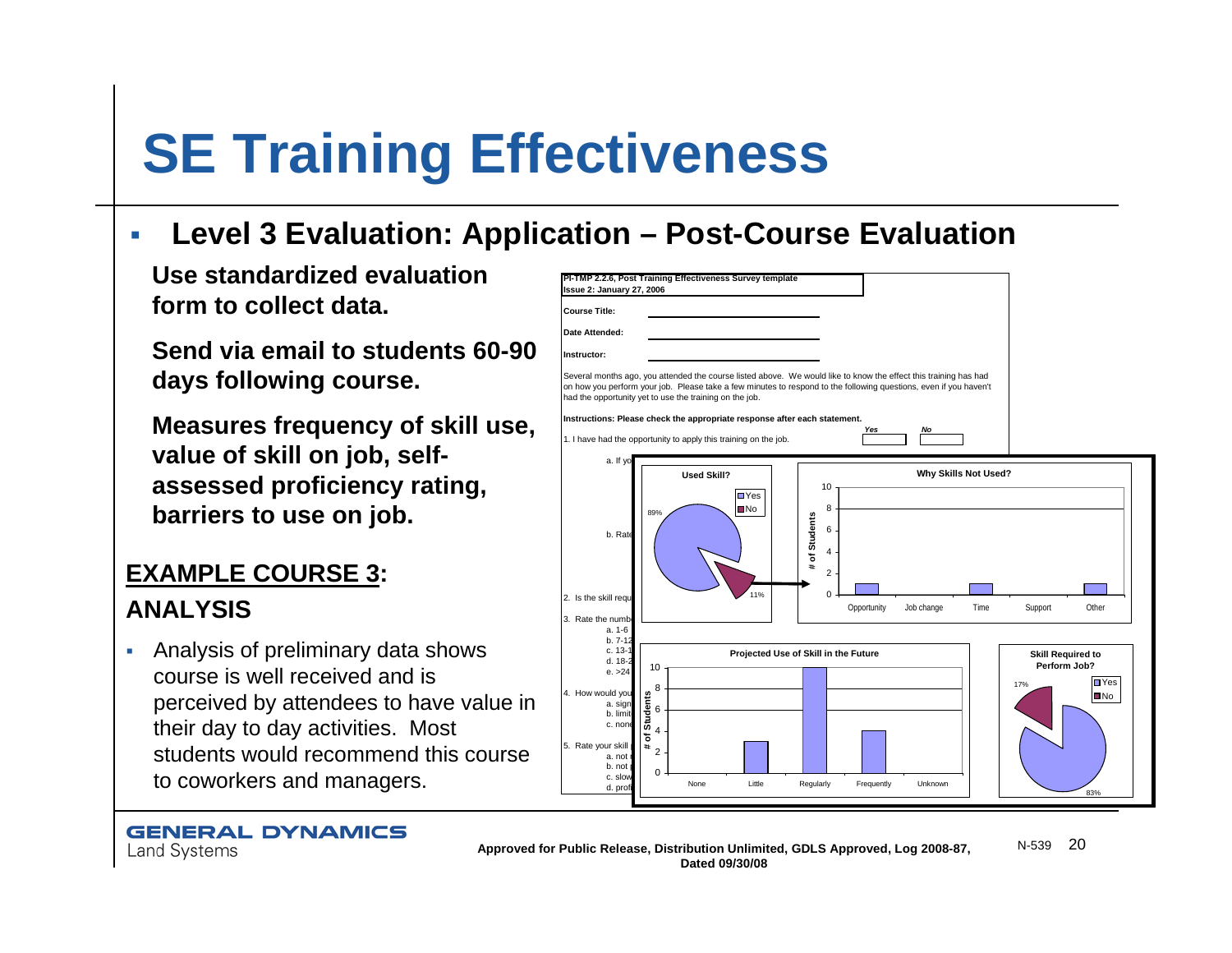# **Path Forward**

- $\bullet$ Complete follow up Training Gap Analysis by year-end
- $\bullet$ Renew focus on closing identified training gaps
- $\bullet$  Continue to tailor/modify course delivery based on student feedback
- Continue to develop and improve evaluation methods to assess improved business performance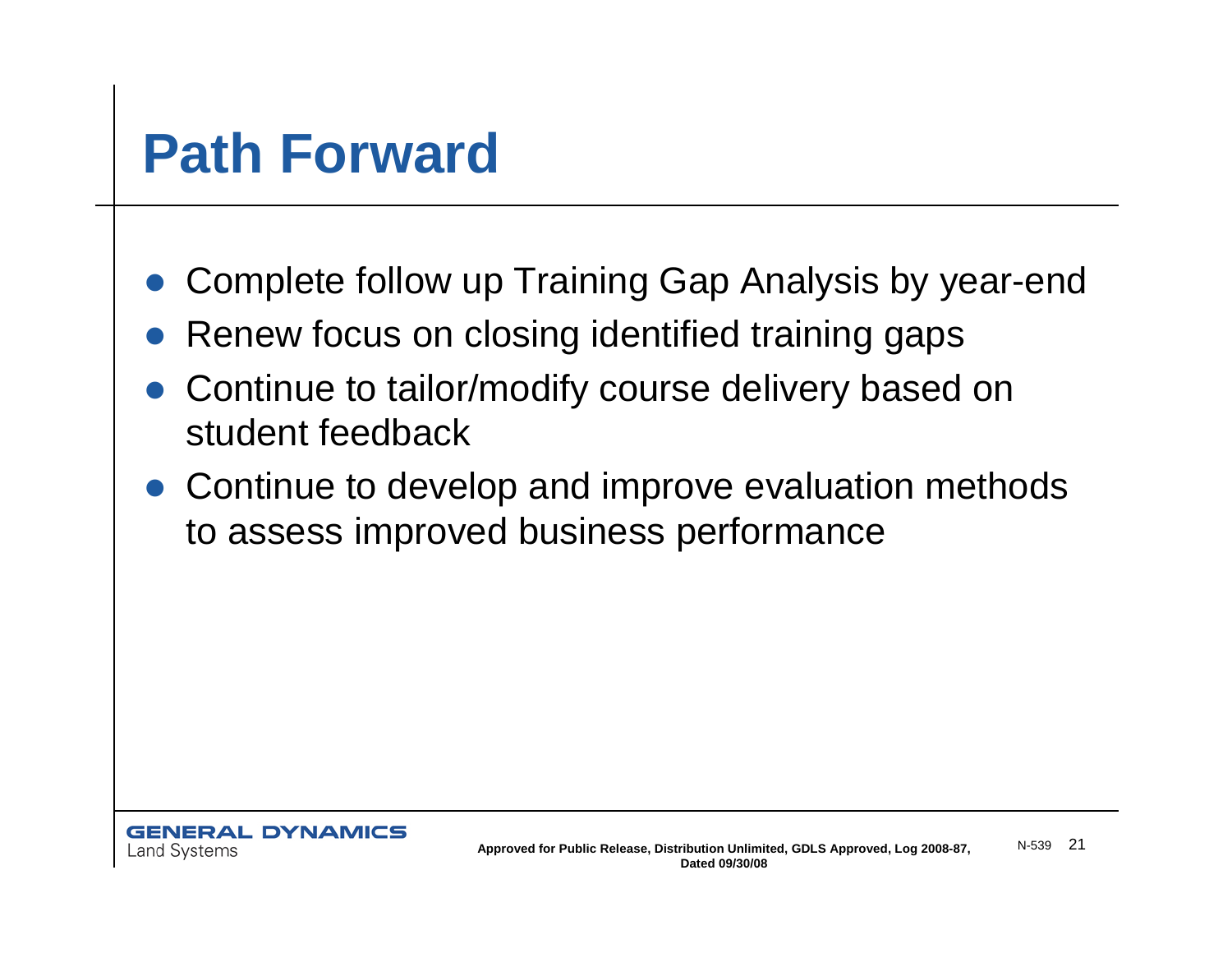# **Contact Information**

Steven A. DieboldDirector, Future Force System Engineering 38500 Mound RoadSterling Heights, MI 48310 (586) 825-5869 diebold@gdls.com

Wendell MullisonManager, System Engineering Process Tools and Architecture 38500 Mound RoadSterling Heights, MI 48310 (586) 825-4118 mullison@gdls.com

Kimberly Swierpel SE Measurement Analysis & Process Architecture 38500 Mound RoadSterling Heights, MI 48310 (586) 825-4779 swierpel@gdls.com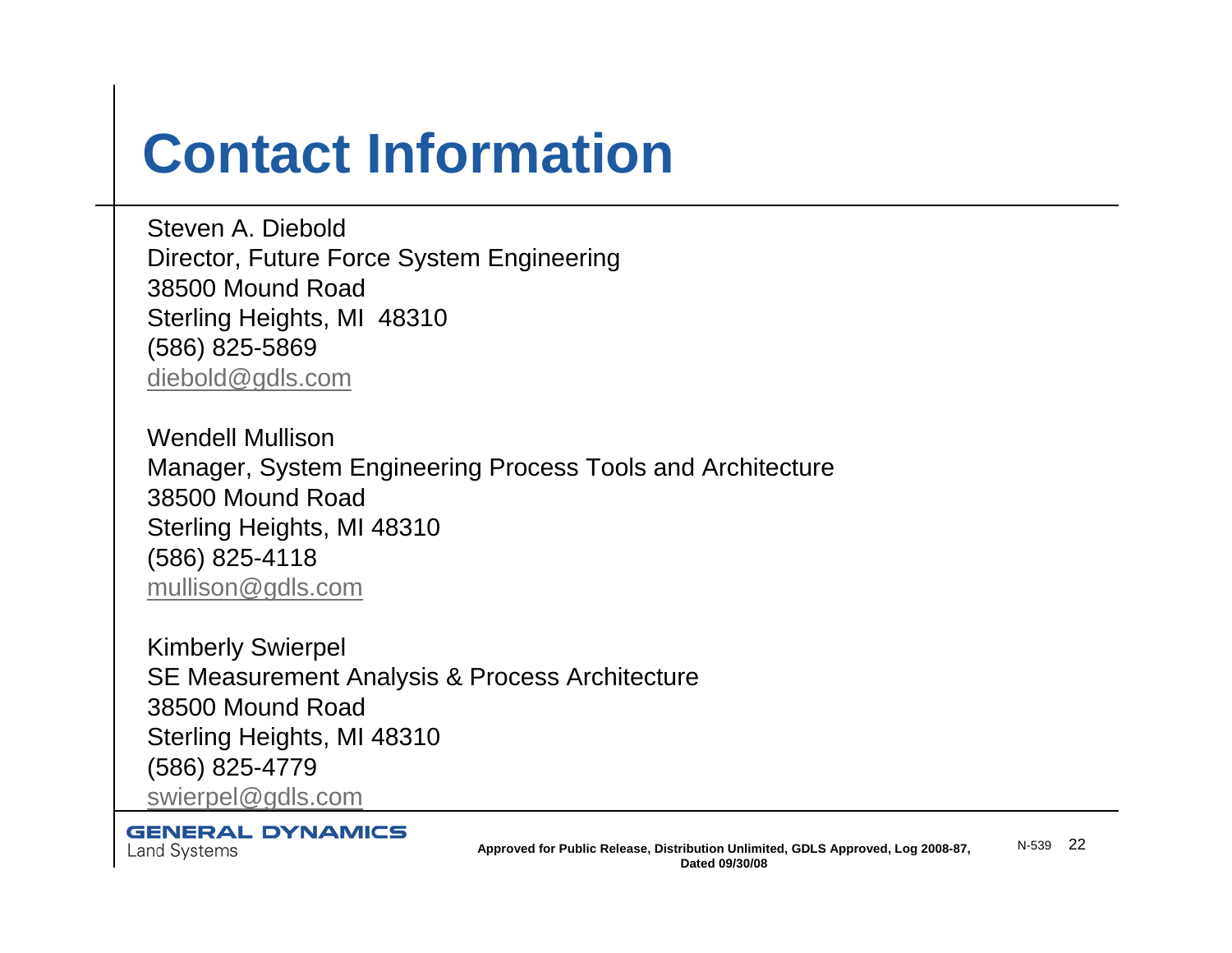## **BACKUP**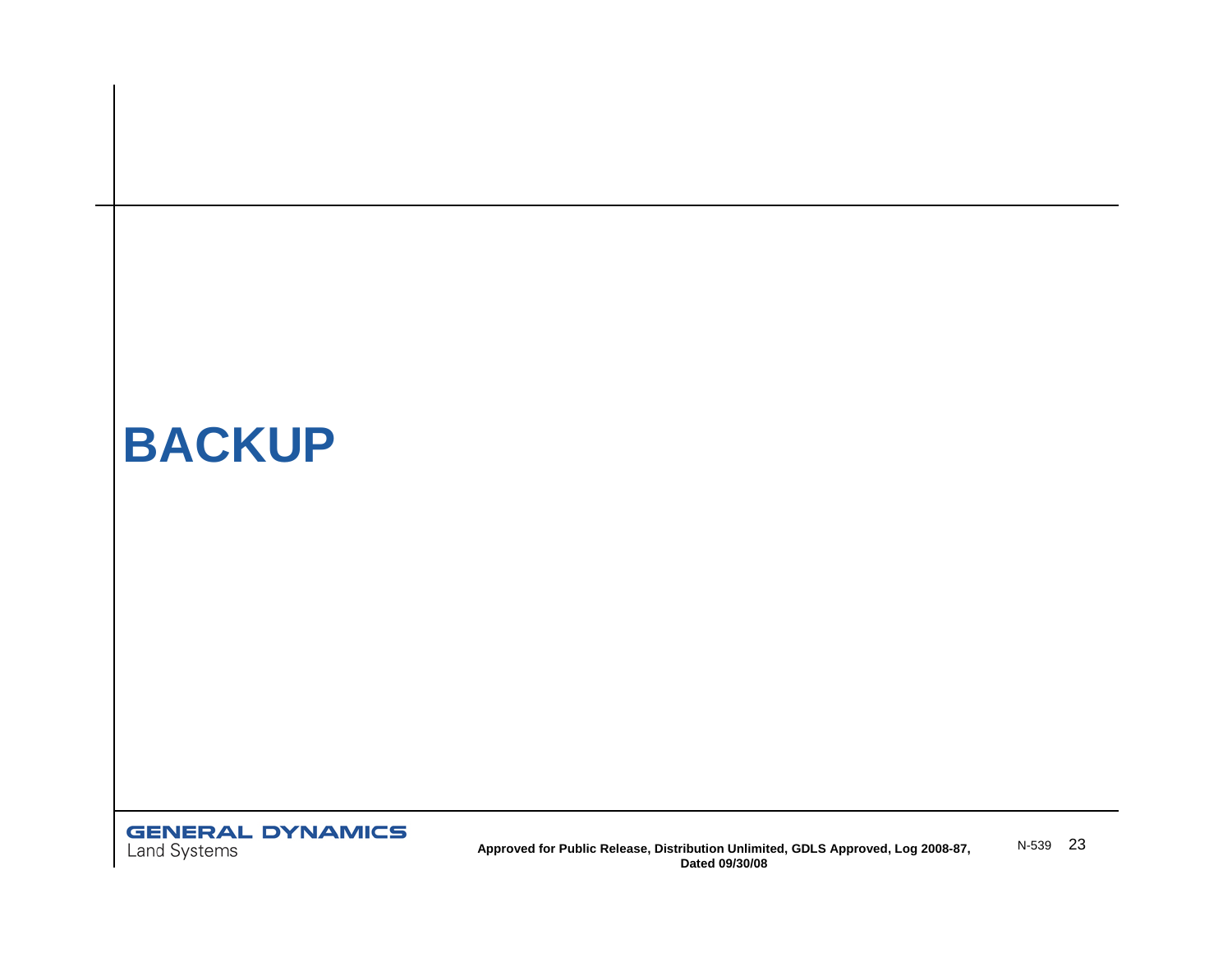# **Roles & Competencies**

| <b>ROLES REPRESENTING 80% OF SE POPULATION</b> |                                                  |                                                |  |  |
|------------------------------------------------|--------------------------------------------------|------------------------------------------------|--|--|
| Requirements Engineer                          | Configuration Management (CM) Engineer           | Specialty Engineer - Embedded Training Analyst |  |  |
| <b>Section Manager</b>                         | Team Lead                                        | <b>Administrative Assistant</b>                |  |  |
| Systems Analysis Engineer                      | Corrective Action Engineer                       | <b>Environmental Test Technician</b>           |  |  |
| <b>Physical Architect</b>                      | CM (Configuration Management) Analyst            | Process Engineer                               |  |  |
| Specialty Engineer                             | <b>System Integration Engineer</b>               | <b>Provisioning Analyst</b>                    |  |  |
| Field Test Engineer - Vehicle Test Engineer    | <b>Environmental Test Engineer</b>               | <b>Training Content Developer</b>              |  |  |
| <b>System Architect</b>                        | <b>CM Technician</b>                             | Requirements Management Analyst                |  |  |
| Logistics Engineer                             | <b>Field Material Supply Specialist</b>          | Field Test Engineer - Supply Support Engineer  |  |  |
| Lead System Engineer                           | Maintenance Engineer                             | Logistics Engineering Liaison                  |  |  |
| <b>Reliability Engineer</b>                    | Department Manager                               | <b>System Safety Engineer</b>                  |  |  |
| Technical Writer - Operations and Maintenance  | Diagnostics Engineer - Troubleshooting Developer |                                                |  |  |
|                                                | --- -- -------------                             |                                                |  |  |

| TOP 20 COMPETENCIES                                              |  |  |
|------------------------------------------------------------------|--|--|
| 1 System Engineering Principles                                  |  |  |
| 2 Job Specific Process knowledge                                 |  |  |
| 3 Product knowledge - (Tracked, Wheeled or FCS as applicable)    |  |  |
| 4 Customer Satisfaction                                          |  |  |
| 5 Communication                                                  |  |  |
| 6 Effective meeting / reviews                                    |  |  |
| 7 EVMS                                                           |  |  |
| 8 Risk Analysis                                                  |  |  |
| 9 Trade Studies                                                  |  |  |
| 10 Reliability theory                                            |  |  |
| 11 $ProE$                                                        |  |  |
| 12 DOORS                                                         |  |  |
| 13 Requirements Generation & Documentation                       |  |  |
| 14 Metric development                                            |  |  |
| 15 Program Management                                            |  |  |
| 16 Test & validation plan development                            |  |  |
| 17 Cost estimating / proposal development                        |  |  |
| 18 DFMEA principles & techniques                                 |  |  |
| 19 XFMEA (reliasoft suite of tools - Vmetric, Weibull, blocksim) |  |  |
| 20 Project Planning                                              |  |  |

#### **TOP 20 COMPETENCIES**

#### **GENERAL DYNAMICS**

**Land Systems**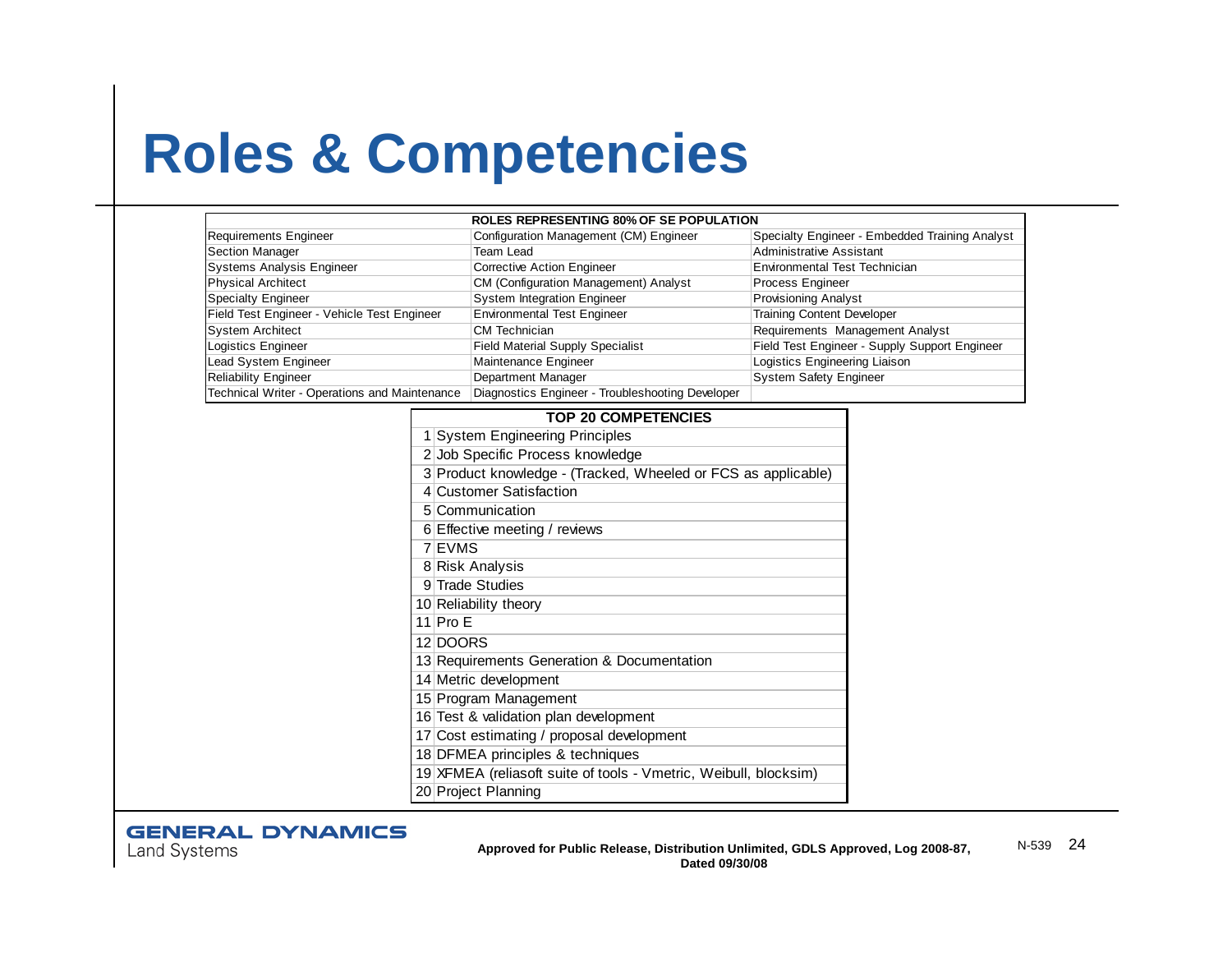# **SE Certificate Program (SECP)**

- $\bullet$  Is an on-site program leading to a **Systems Engineering Certificate** from the Systems and Software Consortium, Inc. (SSCI).
- $\bullet$  Is an intensive, graduate-level learning curriculum for experienced, practicing engineers.
- $\bullet$  Is a 12 day program delivered in a building block approach of four 3-day modules over a two to three month period with self-study, classroom, and team project work.
- Is a program that integrates INCOSE SE Handbook material in an effort to help participants who are interested in pursuing the INCOSE Certified Systems Engineering Professional (CSEP) certificate.
- $\bullet$  Provides the ability to address skill/competency gaps through training
- $\bullet$ Supports SE Revitalization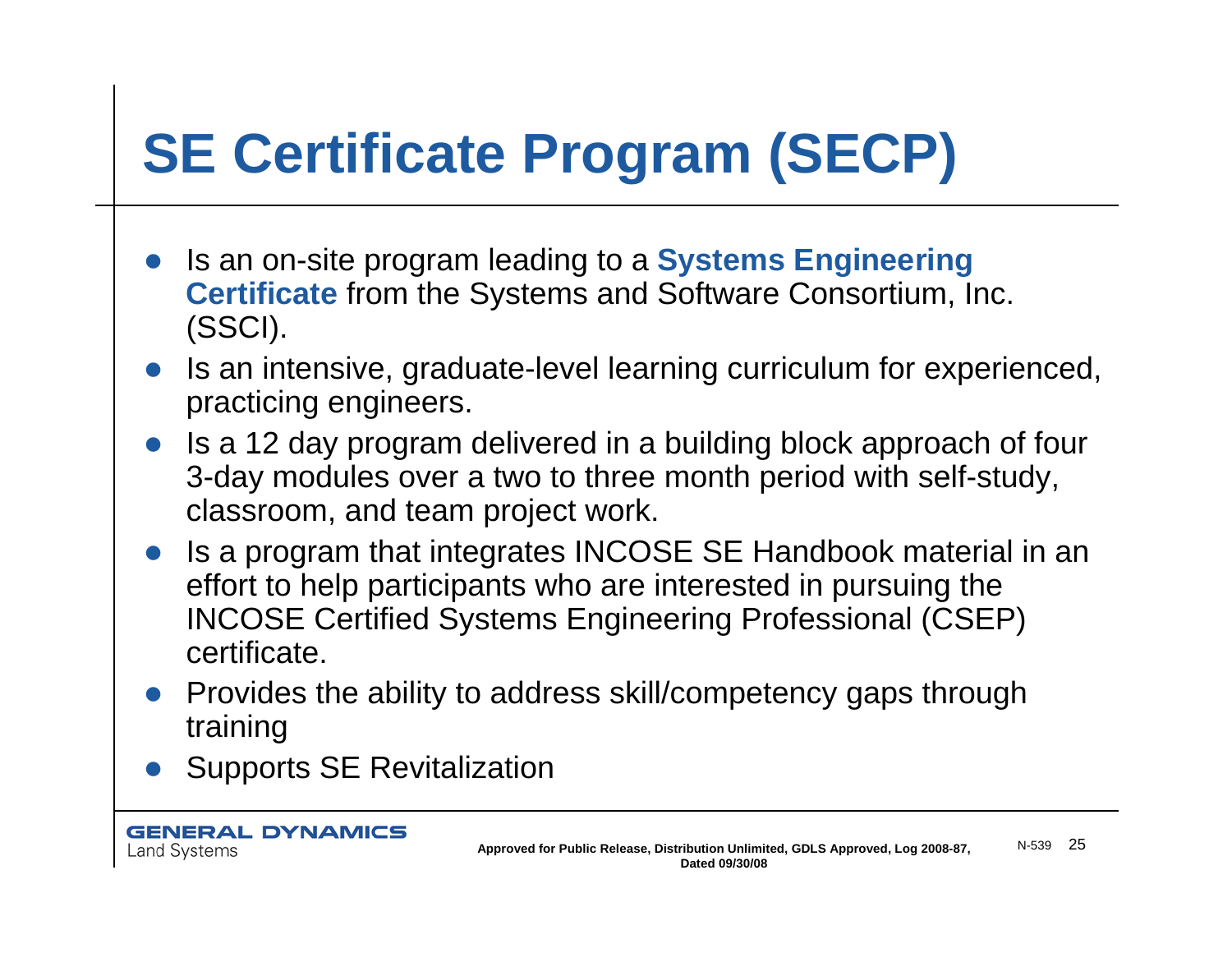# **SE Certificate Program (SECP)**



**GENERAL DYNAMICS Land Systems** 

**Approved for Public Release, Distribution Unlimited, GDLS Approved, Log 2008-87,** N-539 <sup>26</sup> **Dated 09/30/08**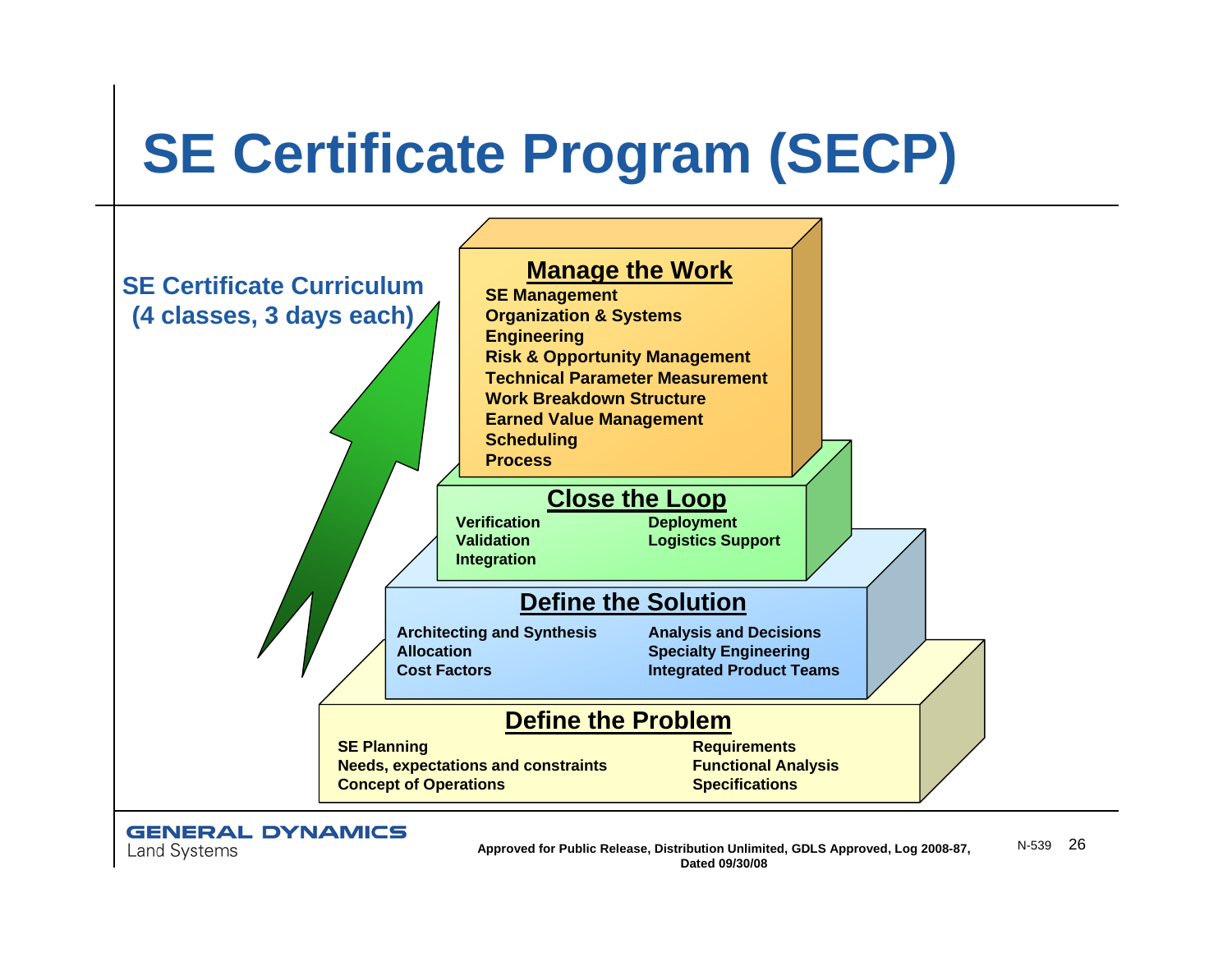# **Other SE Courses**

### **SE Principles**

- $\bullet$  Is an on-site courses developed by the Systems and Software Consortium, Inc. (SSCI).
- $\bullet$ Offered as 2 and 5 day courses
- $\bullet$  Provides overview of SE for inexperienced engineers (high or medium technical competency gap).
- $\bullet$  Describes the basics of systems engineering – what it is, how it proceeds through the life cycle and why it needs to be done.

### **Basic Configuration Management**

- $\bullet$  Is a two-day, on-site course developed by the Systems and Software Consortium, Inc. (SSCI).
- Provides a foundation in basic Configuration Management principles and skills